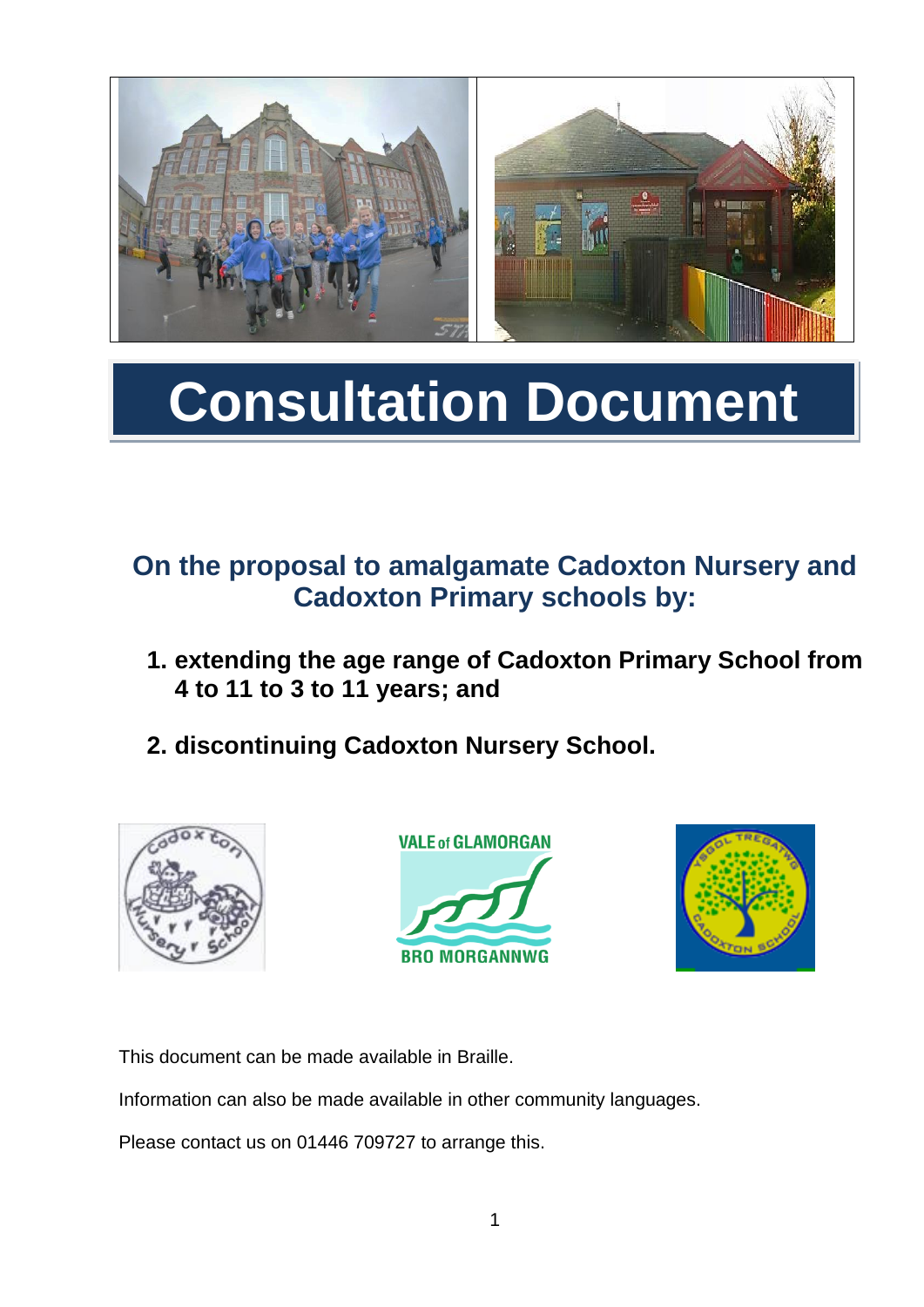# **Contents**

| Involving parents, governors and staff - how you can find out more and give your views 5 |  |
|------------------------------------------------------------------------------------------|--|
|                                                                                          |  |
|                                                                                          |  |
|                                                                                          |  |
|                                                                                          |  |
|                                                                                          |  |
|                                                                                          |  |
|                                                                                          |  |
|                                                                                          |  |
|                                                                                          |  |
| How would Special Educational Needs (SEN) provision be affected?  18                     |  |
|                                                                                          |  |
|                                                                                          |  |
|                                                                                          |  |
|                                                                                          |  |
|                                                                                          |  |
|                                                                                          |  |
|                                                                                          |  |
|                                                                                          |  |
|                                                                                          |  |
|                                                                                          |  |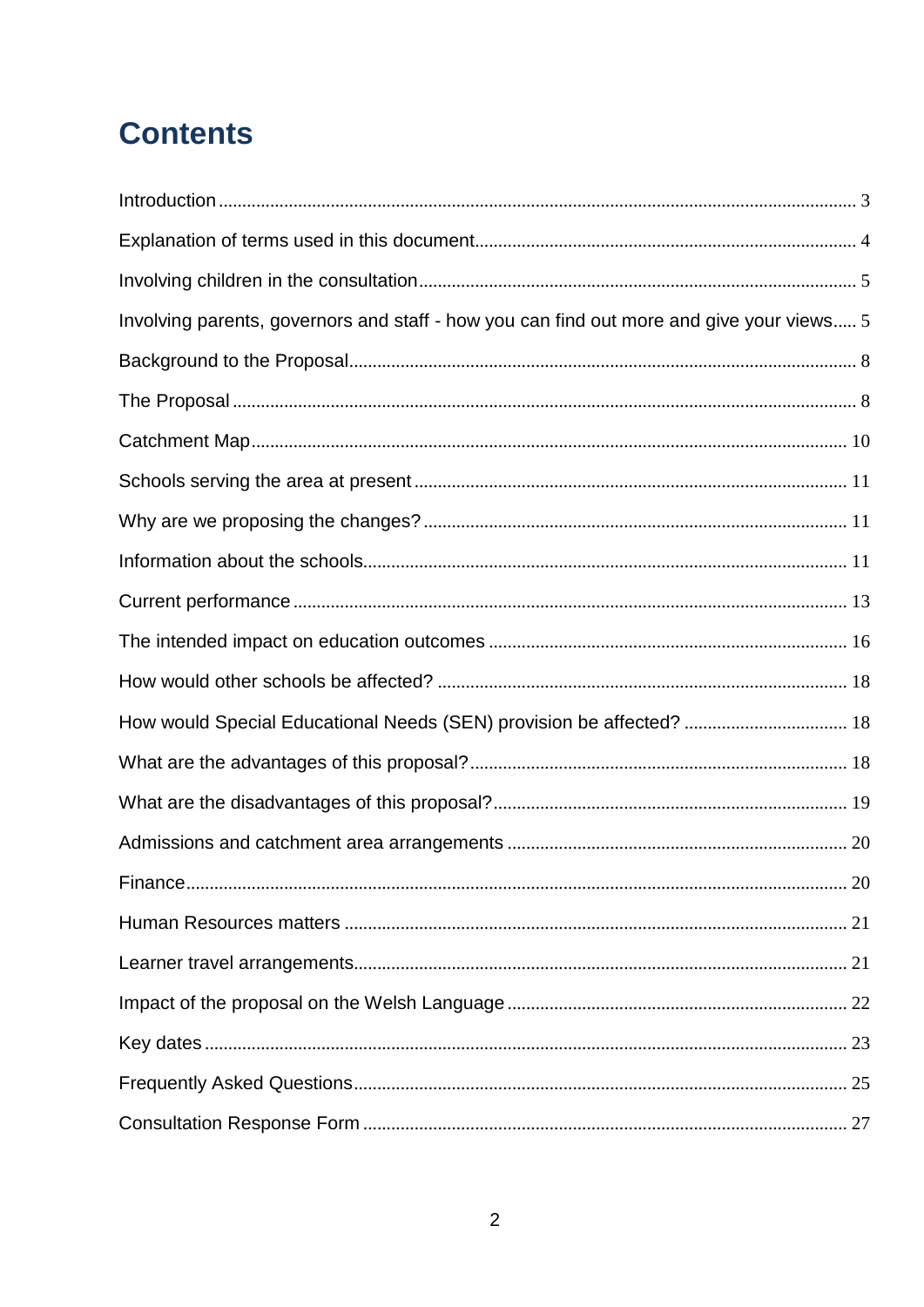#### <span id="page-2-0"></span>**Introduction**

This consultation is an opportunity for you to learn about the school re-organisation proposal being put forward for Cadoxton Nursery and Cadoxton Primary schools and to tell you how to let us know your views. It is your chance to ask questions and provide comments that will be considered when the Council decides how to proceed.

This document explains the Council's proposal to amalgamate Cadoxton Nursery and Cadoxton Primary school by:

- extending the age range of Cadoxton Primary School from 4 to 11 to 3 to 11 years; and
- discontinuing Cadoxton Nursery school.

Our consultation process follows Welsh Government guidelines outlined in the School Organisation Code 2013 and therefore, a range of individuals and groups are being asked for their views about these proposals.

Before any decisions are made the Council needs to ensure that it offers a number of opportunities for individuals and interested groups to make their views and opinions known on the proposal.

The Council is consulting with the following groups:

| Staff (teaching and non-teaching) at<br><b>Cadoxton Primary School</b> | Staff (teaching and non-teaching) at Cadoxton<br><b>Nursery School</b>                          |
|------------------------------------------------------------------------|-------------------------------------------------------------------------------------------------|
| Governors at Cadoxton Primary School                                   | Governors at Cadoxton Nursery School                                                            |
| Parents/Carers of children attending<br><b>Cadoxton Primary School</b> | Parents/Carers of children attending Cadoxton<br><b>Nursery School</b>                          |
| <b>Pupils attending Cadoxton Primary</b><br>School                     | <b>Barry Town Council</b>                                                                       |
| Vale of Glamorgan Children and Young<br>People's Programme Board       | Vale of Glamorgan Early Years Development<br>Partnership (EYDCP)                                |
| <b>Communities First Partnership</b>                                   | Assembly Members (AM's) / Members of<br>Parliament (MP's) / Regional Assembly<br><b>Members</b> |
| <b>Local Councillors</b>                                               | Care and Social Services Inspectorate<br>Wales (CSSIW)                                          |
| Welsh Language Commissioner                                            | Rhieni dros Addysg Gymraeg (RHAG)                                                               |
| Neighbouring Primary and Secondary<br>schools in the Vale of Glamorgan | <b>Trade Unions</b>                                                                             |
| <b>Central South Consortium Joint Education</b><br>Service             | Directors of Education -<br><b>All Neighbouring Authorities</b>                                 |
| Estyn                                                                  | Further and Higher Education Institutions                                                       |
| <b>Local Police and Crime Commissioner</b>                             | <b>Welsh Government Ministers</b>                                                               |
| <b>Council's Transportation Department</b>                             | Diocesan Directors of Education                                                                 |

 **Table 1 List of groups to consult as part of the consultation process**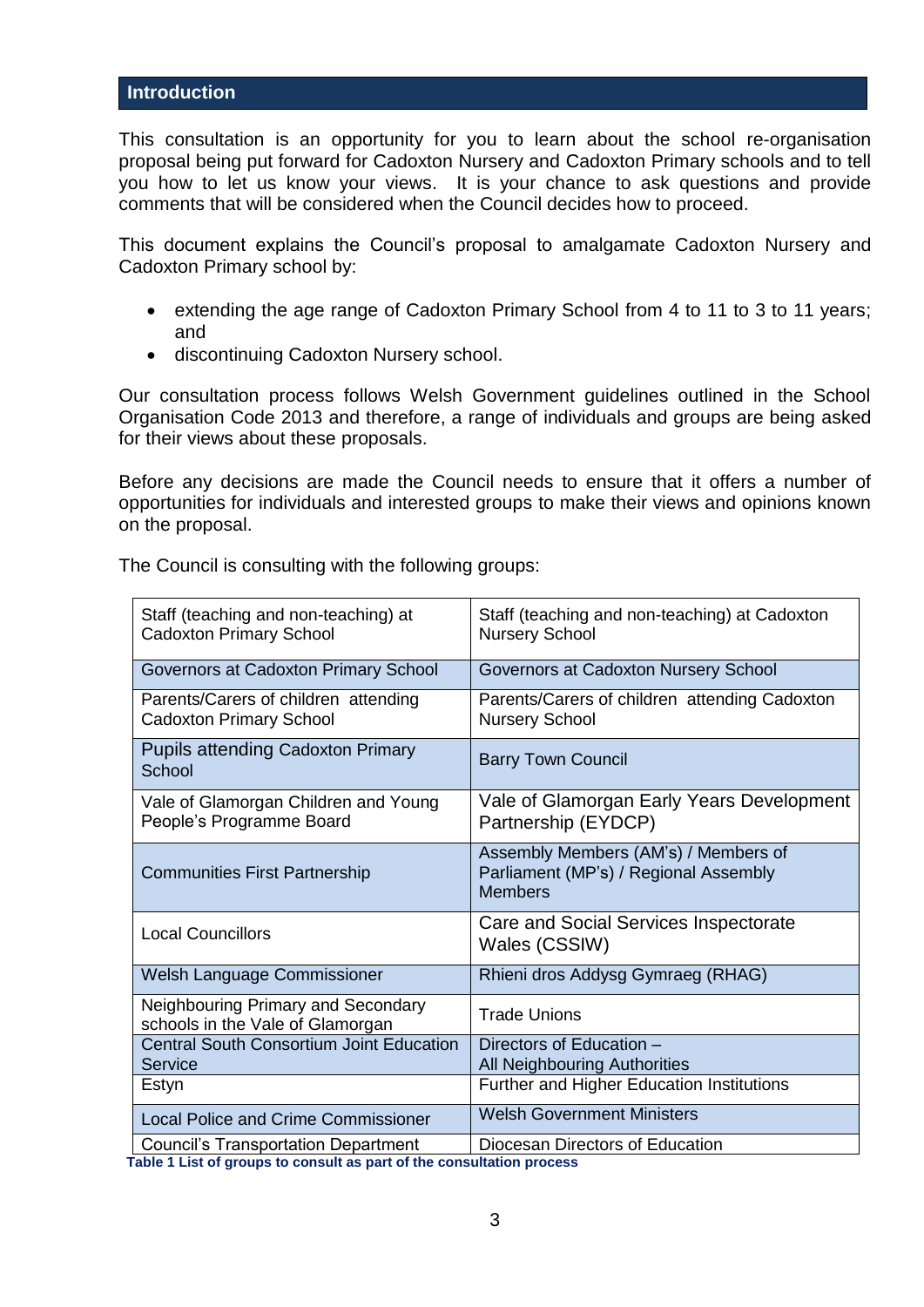#### <span id="page-3-0"></span>**Explanation of terms used in this document**

**Admissions Number** – All maintained schools must admit pupils up to at least their published admission number. The admission number is the number of pupil places available in each year group.

**Amalgamation** – The process of combining or uniting a number of schools into one school

**Character of a School** – The overall profile of the school. For example Cadoxton Primary school is a community school admitting children between the ages of 4 to 11 years. Cadoxton Nursery school is a community nursery admitting children between the term after their third birthday until they reach the **Compulsory School Age.**

**Compulsory School Age** – The start of the term following a child's fifth birthday.

**'CSCJES'** –Central South Consortium Joint Education Service. The regional School Improvement Service for the five local authorities of Bridgend, Cardiff, Merthyr Tydfil, Rhondda Cynon Taff and the Vale of Glamorgan

**The Council –** The Vale of Glamorgan Council

**DDA** – Disability Discrimination Act. Schools must not treat disabled pupils less favourably than others. They must make "reasonable adjustments" to ensure that disabled pupils are not at a substantial disadvantage, and they must prepare school accessibility plans to show how they will increase access to education for disabled pupils over time.

**Discontinuing –** where the local authority recommends that they cease to maintain the school.

**'EIA'** – An Equality Impact Assessment. [EIA] is a process designed to ensure that a policy, project or scheme does not discriminate against any disadvantaged or vulnerable people

- **'FSM'** Free School Meals
- **'LA'** Local Authority means the Vale of Glamorgan Council.

'**LSA' –** Learning Support Assistant

**'Number on roll'** – the number of pupils attending a school

**'PLASC'** – Pupil Level Annual School Census. In January of every year, verified information is collected by schools for submission to the Welsh Government. This includes the number of pupils enrolled in each school, their age groups, home addresses, ethnicity and data on Welsh language, free school meals eligibility, special education needs and first language.

**'SEN'** – Special Educational Needs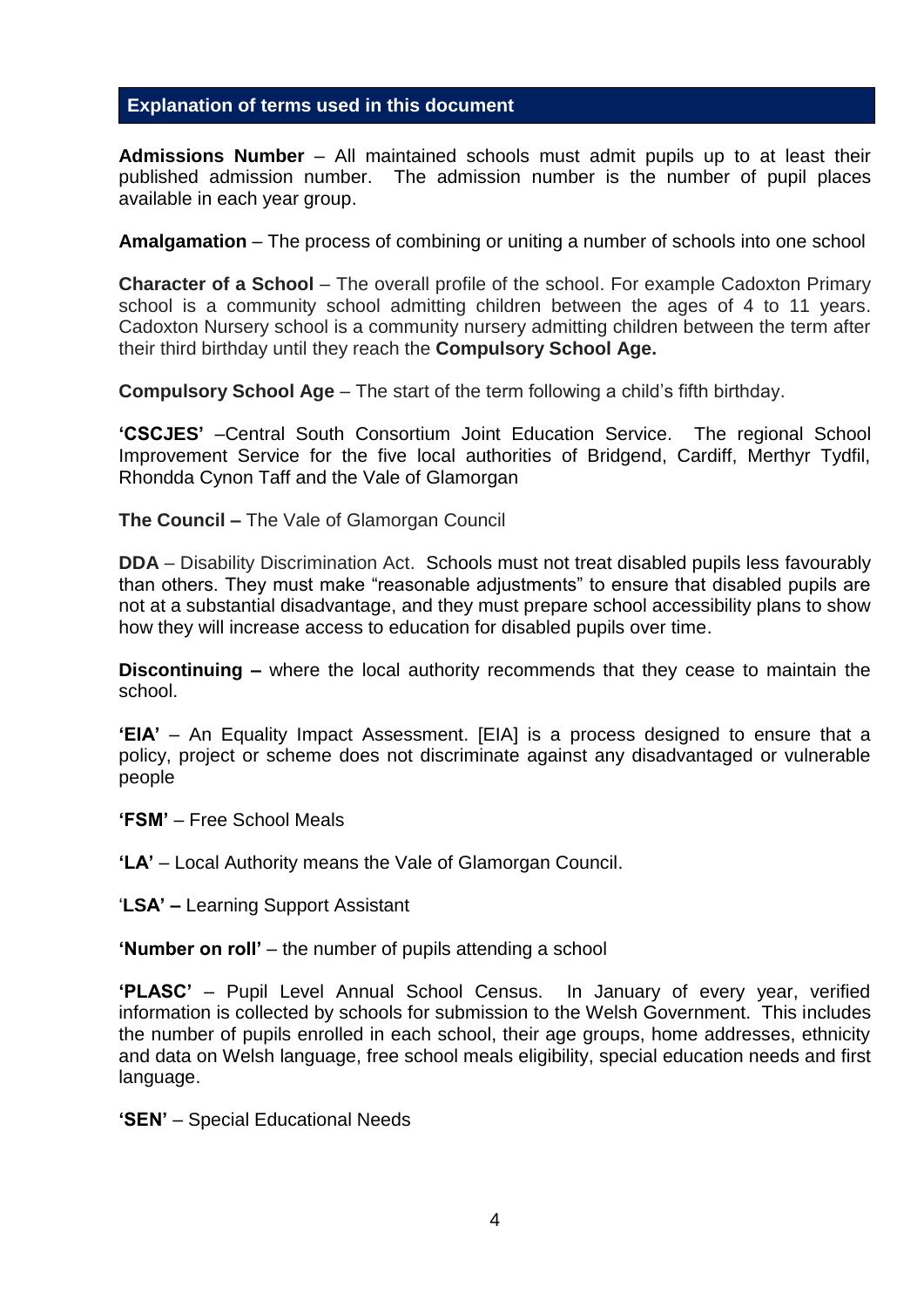**School Action (SA**) – When a class or subject teacher identifies that a pupil has SEN they provide interventions that are additional to or different from those provided as part of the school's usual curriculum

**School Action Plus (SA+)** - When a class or subject teacher and the SEN Co-ordinator are provided with advice or support from outside specialists, so that alternative interventions additional or different to those provided for the pupil through School Action can be put in place

**'SRB'** – Specialist Resource Base for children with special educational needs

**Statemented** – A child has a Statement of Educational Need (SEN) if he or she has learning difficulties which require special educational provision to be made to him or her. A learning difficulty means that the child has significantly greater difficulty in learning than most children of the same age or that the child has a disability that needs different educational facilities from those that the school generally provides for children.

**Statutory Notice** – A statutory notice is the formal publication of a finalised proposal, if approved by the Council's Cabinet and will only be considered once they have received all the responses from the consultation process. This is a legal requirement as outlined in the School Organisation Code 2013.

**Full time school provision** – The Council's policy allows all children who have reached their fourth birthday on or before 31 August to attend full time school that September. This is not a legal requirement. Some parents / carers chose to send their child to school at the **Compulsory School Age**.

#### <span id="page-4-0"></span>**Involving children in the consultation**

The Council firmly believes that the pupils of Cadoxton Primary School should be given the opportunity to make their views known about this proposal. It has been decided not to undertake a consultation session with the children of Cadoxton Nursery School as it is felt that at the ages of 3 and 4, the children would not be able to fully understand the process.

A consultation workshop will be held with the school council of Cadoxton Primary School to gather the children's views about the proposal. The information gathered at this session will be included in the final consultation report. The full report will be submitted to the Council's Cabinet for consideration following the consultation period.

#### <span id="page-4-1"></span>**Involving parents, governors and staff - how you can find out more and give your views**

The local authority intends to hold drop in sessions for all stakeholders consulted as part of the process.

Parents and carers of pupils at both the nursery and primary schools are invited to attend the parents' drop in session(s) where you can ask any questions about the proposal.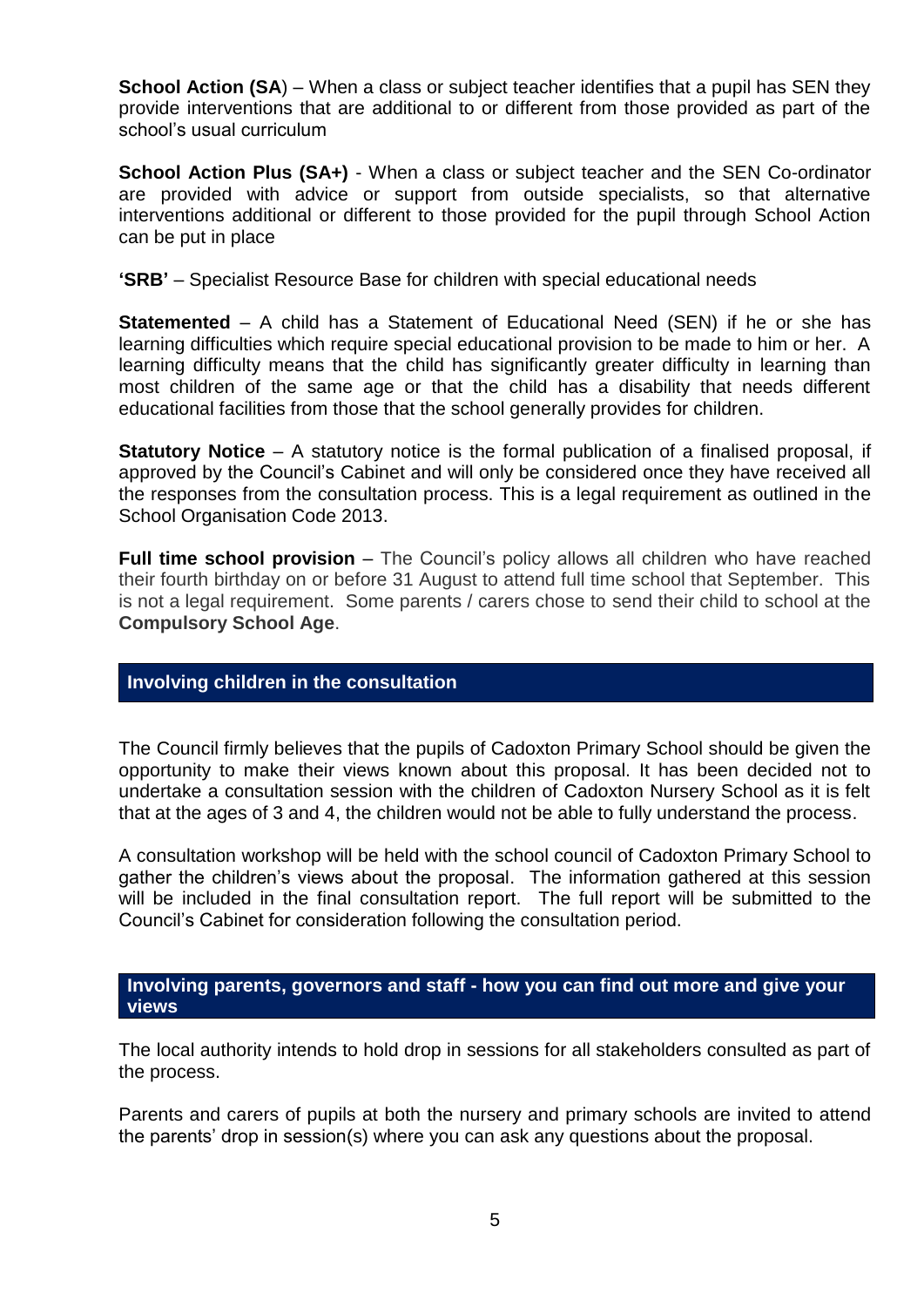We will always ask that you complete a consultation response form, as we can only accept views in writing.

The date and venue for the drop in session(s) will be displayed via the nursery and primary schools' notice boards and via the schools' websites.

We have also arranged meetings for staff and the governing body of the schools.

This document and further supporting information can also be found on the Vale of Glamorgan website: [www.valeofglamorgan.gov.uk\cadoxtonschools](http://www.valeofglamorgan.gov.uk/cadoxtonschools)

Links to this document can be found on social media through the Vale of Glamorgan Council Twitter feed and via the Vale of Glamorgan Council Facebook page.

Details of the consultation meeting dates are given below:

| <b>Nature of consultation</b>  | <b>Date/Time</b>                                                   | <b>Venue</b>                                                                |
|--------------------------------|--------------------------------------------------------------------|-----------------------------------------------------------------------------|
| Staff meeting – primary        | 26 <sup>th</sup> January 2016<br>$3.30$ pm $- 4.30$ pm             | <b>Cadoxton Primary School</b>                                              |
| <b>Staff Meeting - nursery</b> | 10 <sup>th</sup> February 2016<br>$3.30$ pm $- 4.30$ pm            | <b>Cadoxton Nursery School</b>                                              |
| Governors' meeting – primary   | 26 <sup>th</sup> January 2016<br>$4.45$ pm $-5.45$ pm              | <b>Cadoxton Primary School</b>                                              |
| Governors' meeting - nursery   | 10 <sup>th</sup> February 2016<br>$4.45$ pm $-5.45$ pm             | <b>Cadoxton Nursery School</b>                                              |
| Parents' drop in session 1     | 4 <sup>th</sup> February 2016<br>$11.30am - 2.00pm$                | Victoria Park Community Centre,<br>Church Rd, Barry CF63 IJY                |
| Parents' drop in session 2     | 4 <sup>th</sup> February 2016<br>$3.00 \text{pm} - 6.00 \text{pm}$ | Cadoxton Methodist Church,<br>Church Rd, Cadoxton, Barry<br><b>CF63 1JX</b> |
| Parents' drop in session 3     | 9 <sup>th</sup> February 2016<br>$11.30am - 2.00pm$                | Victoria Park Community Centre,<br>Church Rd, Barry CF63 IJY                |
| Parents' drop in session 4     | 9 <sup>th</sup> February 2016<br>$3.00pm - 6.00pm$                 | Cadoxton Methodist Church,<br>Church Rd, Cadoxton, Barry<br><b>CF63 1JX</b> |

**Table 2 - Staff, Governor and Parents meetings**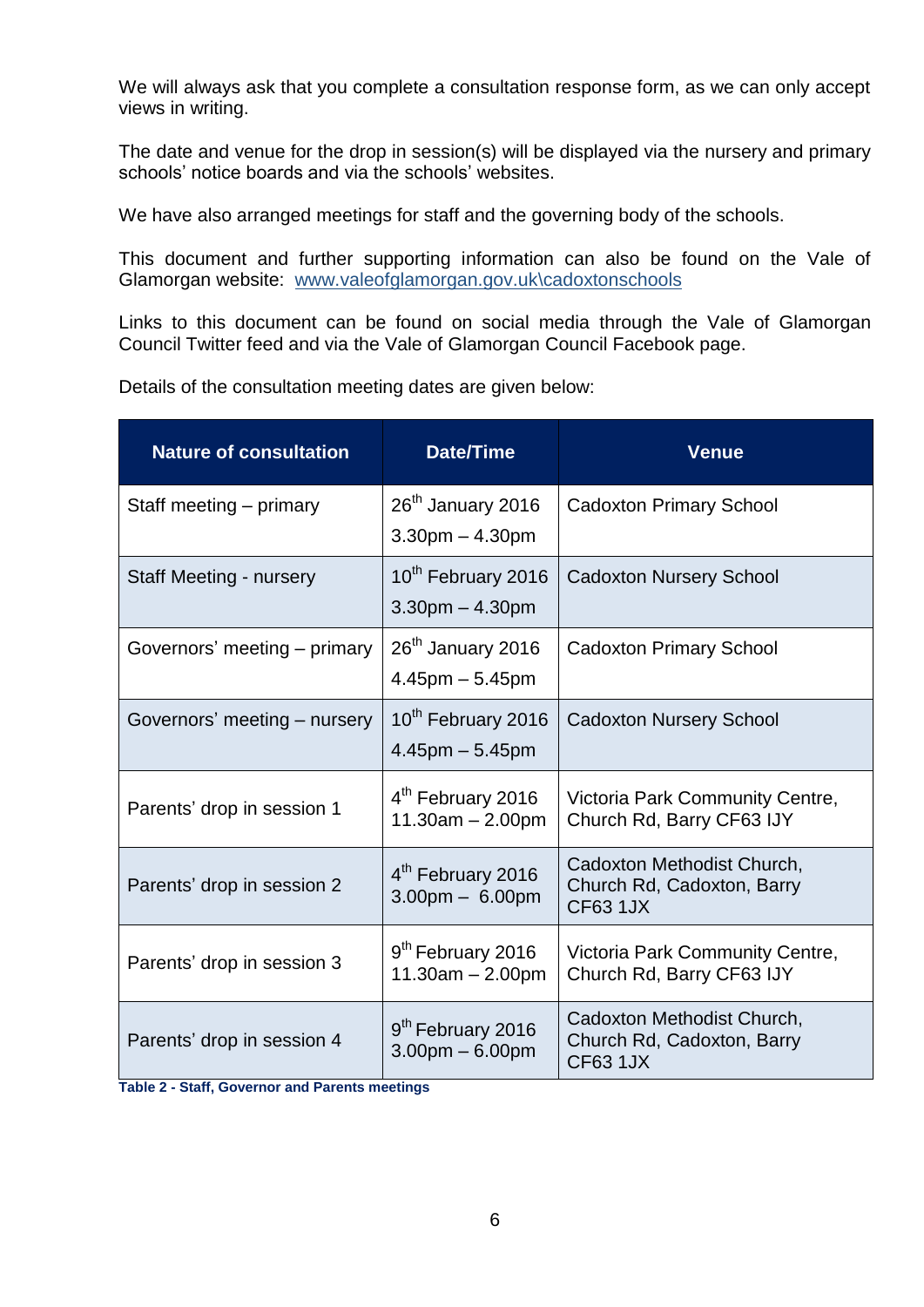#### **Your views matter**

The consultation period will run from **04 January 2016 to 15 February 2016.** You can respond to our proposals at any time during this period.

Your views are important to us, and there are a number of ways that you can let us know.

You can:

- Complete the on line response form at: [www.valeofglamorgan.gov.uk/cadoxtonschools](http://www.valeofglamorgan.gov.uk/cadoxtonschools)
- Attend the drop-in session and speak to us in person. This is a good way to be able to get answers to any questions you many have about the proposals. We will still ask that you complete a consultation response form, as we can only accept views in writing.
- Complete the consultation response form and put it into the consultation response boxes found in the reception areas of both the nursery and primary schools.
- Complete and return the consultation response form to the address given at the bottom of the form at the end of this document and return to:

Freepost RTGU-JGBH-YYJZ **Consultation** Corporate and Customer Services The Vale of Glamorgan Council Civic Offices, Holton Road BARRY, CF63 4RU

All responses given to us in writing, using the consultation response form, will be considered by the Council's Cabinet before it decides whether or not to publish a statutory notice about the proposals.

Responses received from consultees who are opposed to these proposals, although considered as part of the consultation report, will not be treated as statutory objections. A statutory objection would form part of the statutory notice period, if it is approved at the next stage, by the Council's Cabinet.

If you wish to object to the notice at the next stage of the process, should it proceed, you will need to do so in writing during the statutory objection period. These key dates are outlined in the Statutory Process Timetable on page 23.

Please note that all comments sent in writing must contain the full name and full postal address of the person making the comments.

The closing date for responses to this consultation is **15 February 2016**. Unfortunately responses received after this date will not be considered by the Council.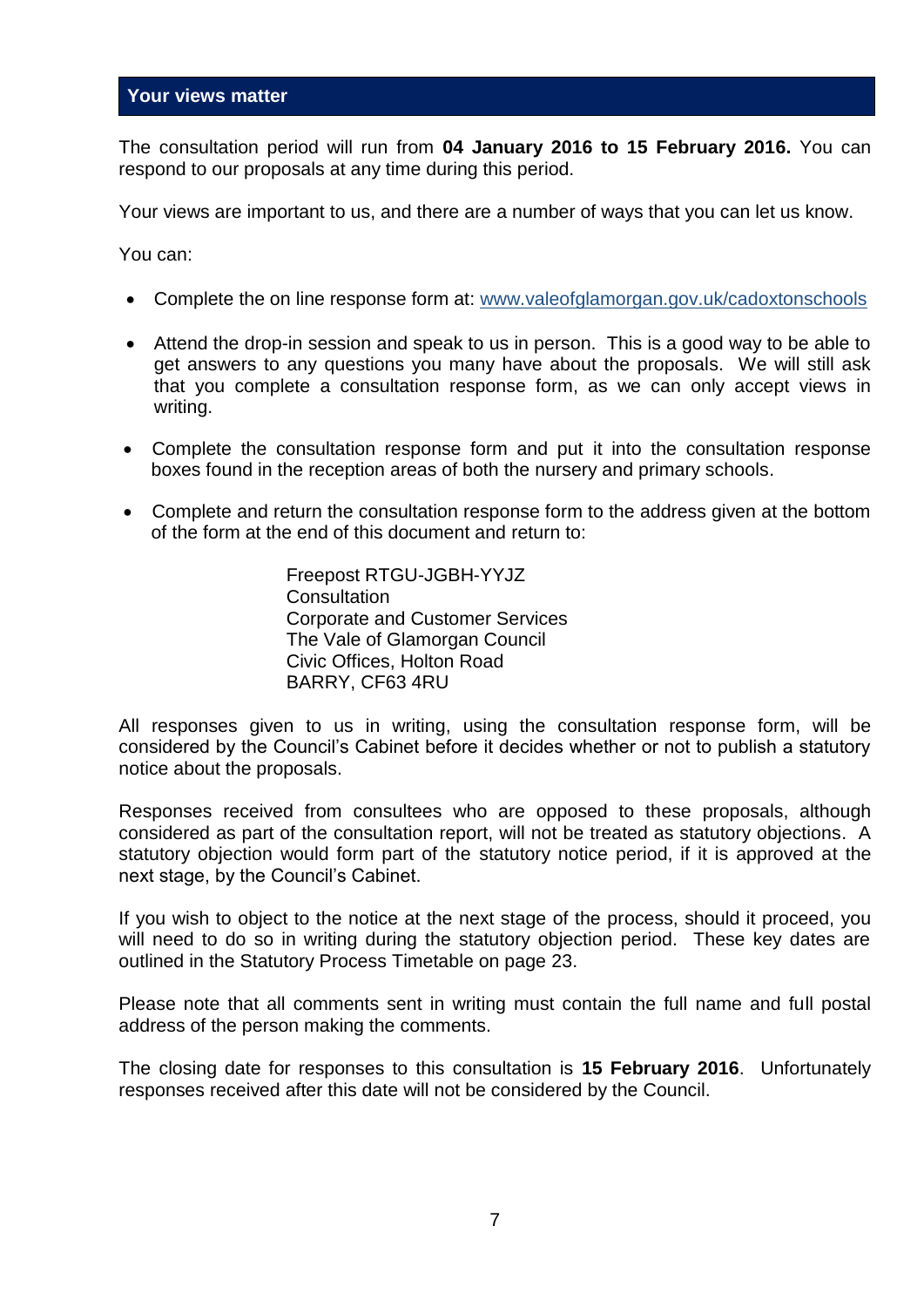#### <span id="page-7-0"></span>**Background to the Proposal**

Over the past 10 years the Council has sought to move towards a primary school model for 3 to 11 years education by amalgamating separate infant and junior schools where there has been an opportunity to do so.

In 2002, Cadoxton Infants and Cadoxton Junior schools were amalgamated to become Cadoxton Primary School. At the time of the amalgamation it was decided not to include the nursery school as part of this process. In the light of experience in other primary schools which have nursery classes, the development of the foundation phase curriculum and continuing pressures on the schools budget, it is now appropriate to reconsider this decision.

There are currently 3 stand-alone nursery schools in the Vale of Glamorgan: Cadoxton Nursery School (Barry), Bute Cottage Nursery School (Penarth) and Cogan Nursery School (Penarth). Of the 15 primary schools in Barry, 14 have nursery classes which are part of the School. Cadoxton Primary School is the only primary school in Barry without a nursery class.

Children living within the catchment area can apply for admission to Cadoxton Nursery from the term after their third birthday. Parents can apply for their child to attend Cadoxton Primary School if they have reached their fourth birthday on or before 31 August.

Cadoxton Nursery School and Cadoxton Primary School are located approximately 20 metres apart on adjacent sites. The schools are located in a 'Communities First' and 'Flying Start' area, identified under the Welsh Government's schemes for children in the most disadvantaged communities in Wales. A catchment area map can be found on page 10.

#### <span id="page-7-1"></span>**The Proposal**

The Council proposes to amalgamate Cadoxton Nursery and Primary schools **from 01 September 2016** and make an 'all through' 3 to 11 years primary school based across the existing sites of Cadoxton Nursery and Primary schools.

Due to the legal requirements of the School Standards and Organisation (Wales) Act 2013, it is proposed that the Council closes Cadoxton Nursery School and extends the age range of Cadoxton Primary school. The closure of the nursery school means that it would no longer be a separate entity, for example, it would not have a separate budget and would not be subject to inspection by Estyn. However, the nursery provision would continue to be provided from the current nursery building. There will be no gap in the children's education because of the proposed amalgamation. The amalgamated school would have a nursery class with capacity for 100 part time places as is currently provided. Cadoxton Primary School would also continue to provide 60 places (2 classes) for each year group, from reception through to year 6, with a total capacity of 420 pupil places. The amalgamated school would continue to make use of both existing sites and be no larger or smaller than the two separate existing schools.

It is proposed that the headteacher of Cadoxton Primary School would become the headteacher of the amalgamated school and it is expected that staff from the nursery school would become part of the new amalgamated school.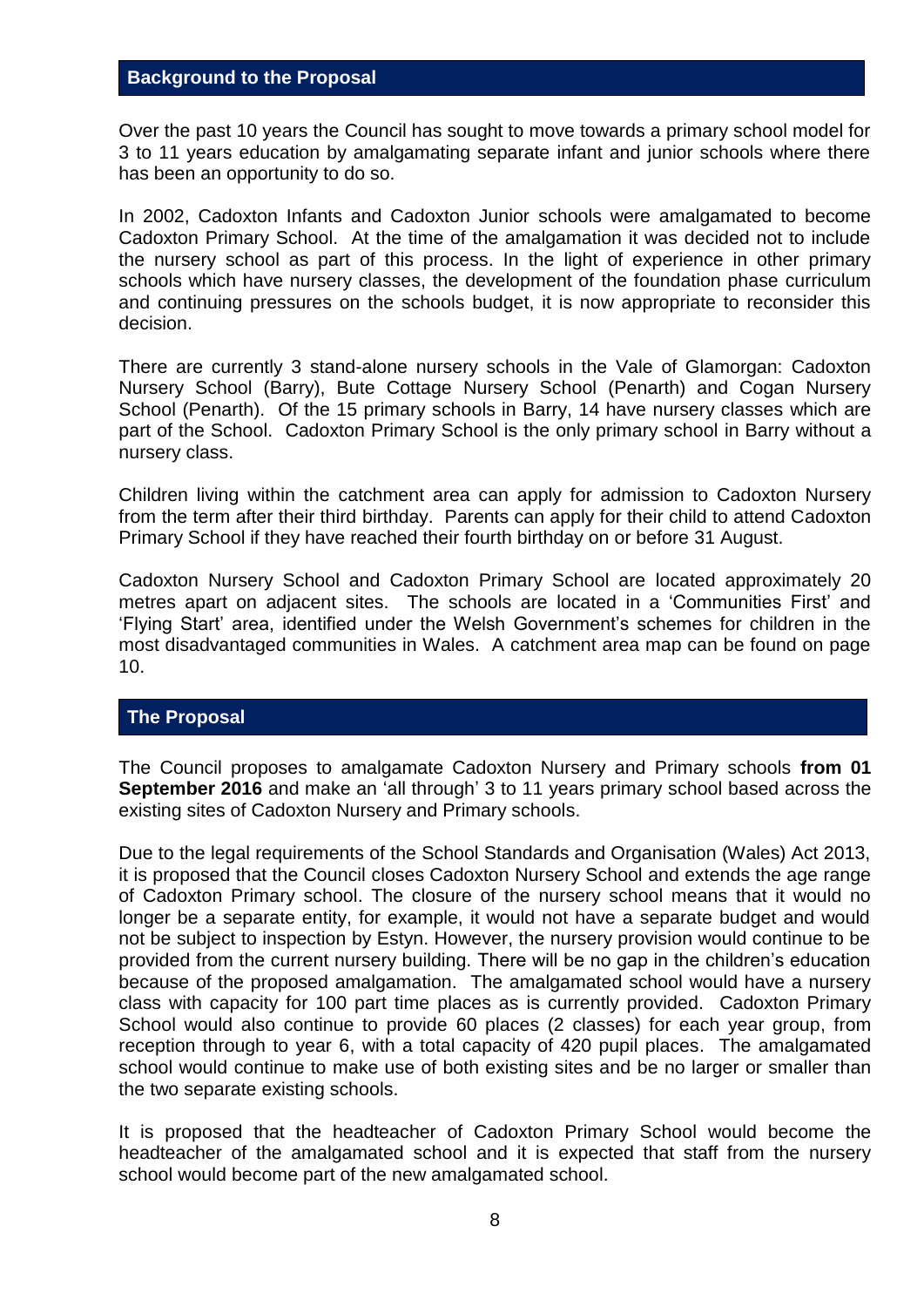The governing body of the primary school would continue as the governing body of the amalgamated school and could elect to increase its membership from 14 members to 18 to include members from the governing body of the nursery school.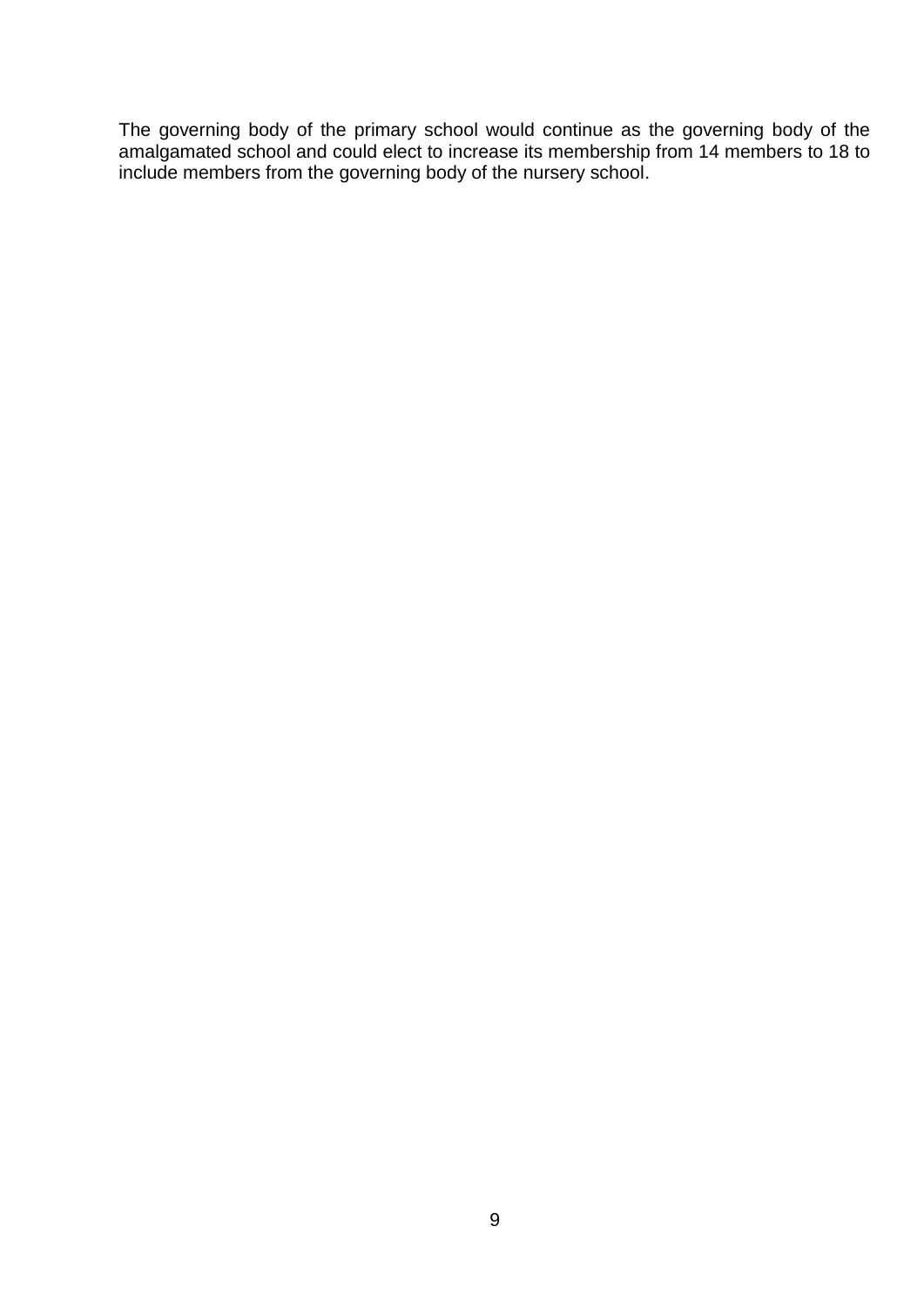# <span id="page-9-0"></span>**Cadoxton Primary and Nursery Schools** catchment area

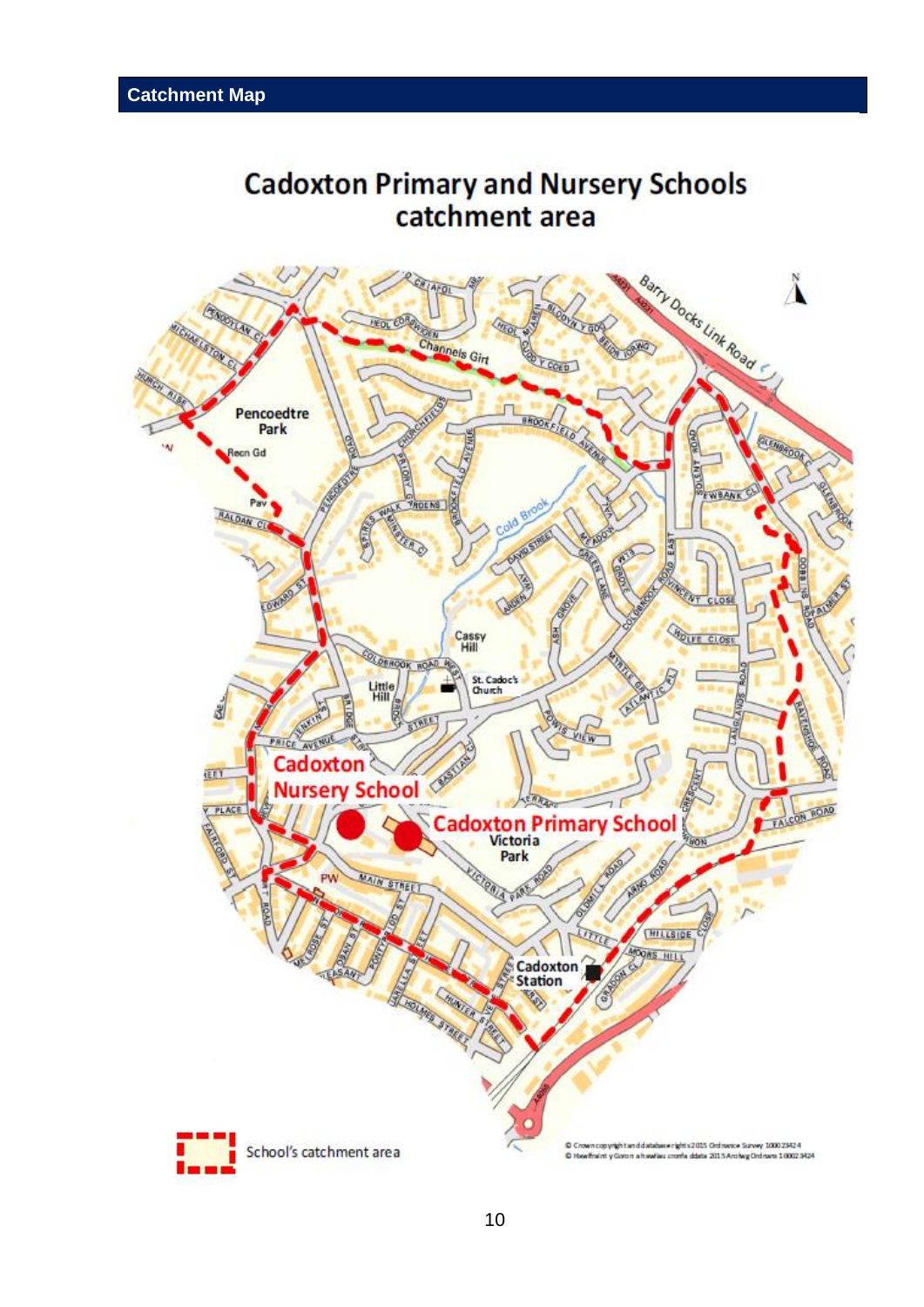#### <span id="page-10-0"></span>**Schools serving the area at present**

#### **Nursery Provision**

Nursery education is provided by Cadoxton Nursery School.

#### **Primary Provision**

English medium primary education is provided by Cadoxton Primary School. Denominational English medium primary education is provided by:

- All Saints CiW Primary (VA)
- St Helen's Junior R.C (VA)

St Helen's Infant R.C (VA)

Welsh medium primary education is provided by Ysgol Gwaun Y Nant.

#### **Secondary Provision**

Cadoxton Primary School feeds into the following English medium secondary schools:

Barry Comprehensive **Bryn Hafren Comprehensive Bryn Hafren Comprehensive** 

Welsh medium secondary education is available at Ysgol Gymraeg Bro Morgannwg.

Denominational secondary education is available at:

- Bishop of Llandaff CiW Secondary School, Cardiff
- St Richard Gwyn R.C School, Barry

#### <span id="page-10-1"></span>**Why are we proposing the changes?**

Over the past 10 years the Council has sought to move towards a primary school model for 3 to 11 years education by amalgamating separate infant and junior schools where there is an opportunity to do so. Cadoxton Primary School was established from the amalgamation of the infant and junior schools in 2002. At that time it was decided that the nursery should not be included as part of this process of amalgamation. In light of the experience in other primary schools which have nursery classes, the development of the Foundation Phase curriculum and continuing pressures on school budgets, it is now appropriate to reconsider this decision.

#### <span id="page-10-2"></span>**Information about the schools**

.

#### **Current demand for places – Cadoxton Nursery School**

Cadoxton Nursery School has a capacity of 100 part time places. There are currently 94 children who live within the catchment boundaries who are of nursery school age. 40 (40%) children attending the nursery in the 2014/15 school year lived within the catchment of the nursery.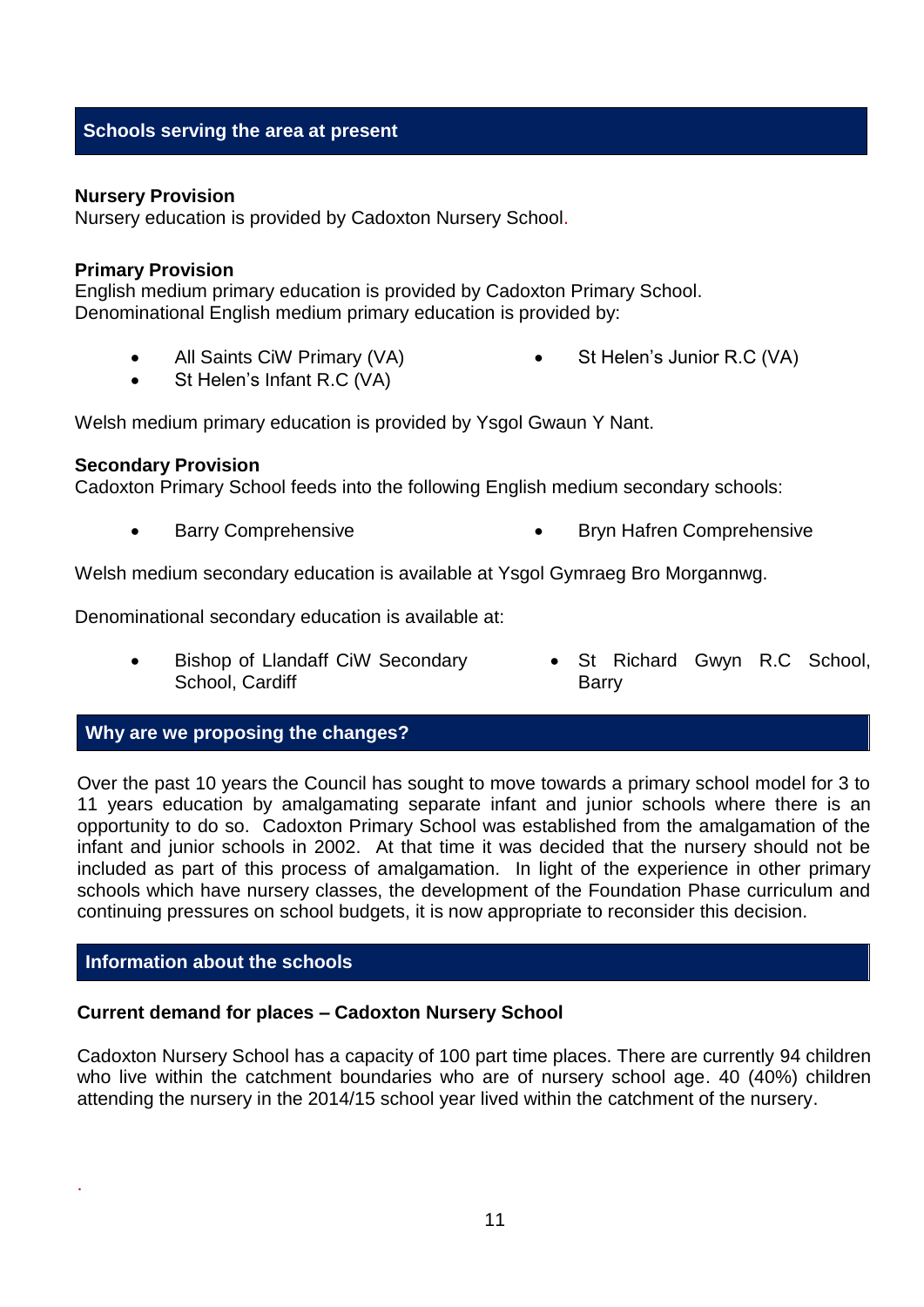| <b>General School Information</b> |                          |                          |                            |                           |                              |              |
|-----------------------------------|--------------------------|--------------------------|----------------------------|---------------------------|------------------------------|--------------|
| <b>School</b>                     | <b>Type of</b><br>school | Language<br>category     | <b>Admission</b><br>number | <b>School</b><br>capacity | Number on<br>roll<br>2014/15 | Age<br>range |
| Cadoxton Nursery                  | Community                | English<br><b>Medium</b> | 100                        | 100                       | 96                           | $3 - 4$      |

**Table 3 - Capacity and catchment Information - PLASC January 2015**

| <b>Current Level of Surplus Places</b> |                                              |                |                       |                        |  |
|----------------------------------------|----------------------------------------------|----------------|-----------------------|------------------------|--|
| <b>School</b>                          | <b>School capacity</b><br>(part time places) | Number on roll | <b>Surplus places</b> | % of Surplus<br>places |  |
| <b>Cadoxton Nursery</b>                | 100                                          | 100            | 0                     | 0%                     |  |

**Table 4 - Breakdown of nursery demand as at April 2015 (summer term)**

#### **Current demand for places – Cadoxton Primary School**

Cadoxton Primary School has a capacity of 420 places. There are 314 children of primary school age who live within the catchment boundary of which 96 (31%) attend the school.

| <b>General School Information</b> |                          |                      |                            |                           |                   |              |
|-----------------------------------|--------------------------|----------------------|----------------------------|---------------------------|-------------------|--------------|
| <b>School</b>                     | <b>Type of</b><br>school | Language<br>Category | <b>Admission</b><br>number | <b>School</b><br>capacity | Number on<br>roll | Age<br>range |
| Cadoxton Primary                  | Community                | English<br>Medium    | 60                         | 420                       | 366               | $4 - 11$     |

**Table 5 - Capacity and catchment Information - PLASC January 2015**

| <b>Current Level of Surplus Places</b> |                        |                       |                       |                        |  |
|----------------------------------------|------------------------|-----------------------|-----------------------|------------------------|--|
| <b>School</b>                          | <b>School capacity</b> | <b>Number on roll</b> | <b>Surplus places</b> | % of Surplus<br>places |  |
| Cadoxton Primary                       | 420                    | 366                   | 54                    | 12.86%                 |  |

**Table 6 - PLASC data as at 15 January 2015**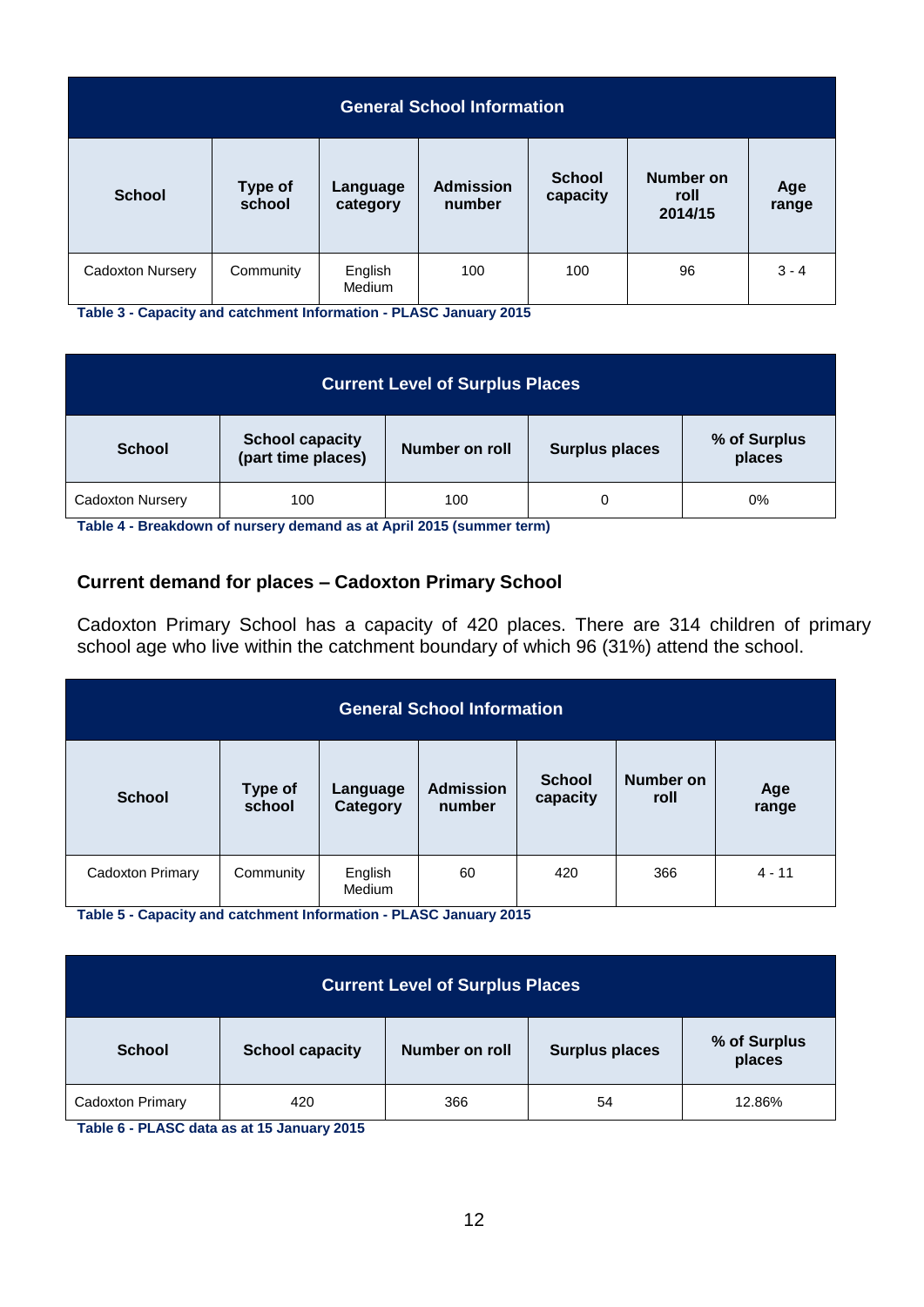#### **Future demand for places**

The following table provides information about the number of children attending the schools and the number expected to attend in the future.

| Recent number on roll data, and projected number on roll data for schools |                               |                  |                                     |                     |                 |                 |                       |                       |                       |                        |                        |                        |
|---------------------------------------------------------------------------|-------------------------------|------------------|-------------------------------------|---------------------|-----------------|-----------------|-----------------------|-----------------------|-----------------------|------------------------|------------------------|------------------------|
| <b>School</b>                                                             | School<br>Capacity<br>Current | 2011<br>Vienuary | $\mathbf{\Omega}$<br>201<br>January | S<br>201<br>January | 2014<br>January | 2015<br>January | Projection<br>2015/16 | Projection<br>2016/17 | Projection<br>2017/18 | Projections<br>2018/19 | Projections<br>2019/20 | Projections<br>2020/21 |
| Cadoxton<br>Nursery                                                       | 100                           | 91               | 85                                  | 99                  | 95              | 96              | 96                    | 96                    | 96                    | 96                     | 96                     | 96                     |
| Cadoxton<br>Primary                                                       | 420                           | 332              | 331                                 | 336                 | 364             | 366             | 382                   | 398                   | 399                   | 399                    | 400                    | 401                    |

**Table 7 - Recent and projected number on roll for Cadoxton Nursery and Primary school..**

#### **Nursery School Projections**

Children are offered a place in the nursery school from the term after their third birthday either in the autumn, spring or summer terms depending on age. The nursery school is fully subscribed each year on a regular basis after the final intake has been admitted in the summer term. Pupil projections indicate that this situation is set to remain for the foreseeable future.

#### **Primary School Projections**

Pupil projections anticipate the number on the roll in the primary school will increase to 400 by January 2020 indicating a potential surplus capacity of 4.8%. The school has a catchment area population of 314 children of which 96 (31%) attend the school. The eastern side of Barry is densely populated with a number of schools within walking distance resulting in children attending schools outside their local area as a result of parental preference.

Of the 366 children on roll at January 2015:

- 96 (26%) children live within the school catchment area
- 265 (72%) children live in the catchment areas of other Barry primary schools , such as Palmerston and Jenner Park Primary schools
- 2 (1%) children attending the school live outside of Barry in the Vale of Glamorgan.
- 3 (1%) children attending the school live outside the Vale of Glamorgan

#### <span id="page-12-0"></span>**Current performance**

The Council works closely with the governing bodies of both schools to ensure that standards in the schools are high, that teaching and learning is of high quality and that leadership and governance is strong. The Council works with two organisations in order to monitor the performance of schools and to support school improvement.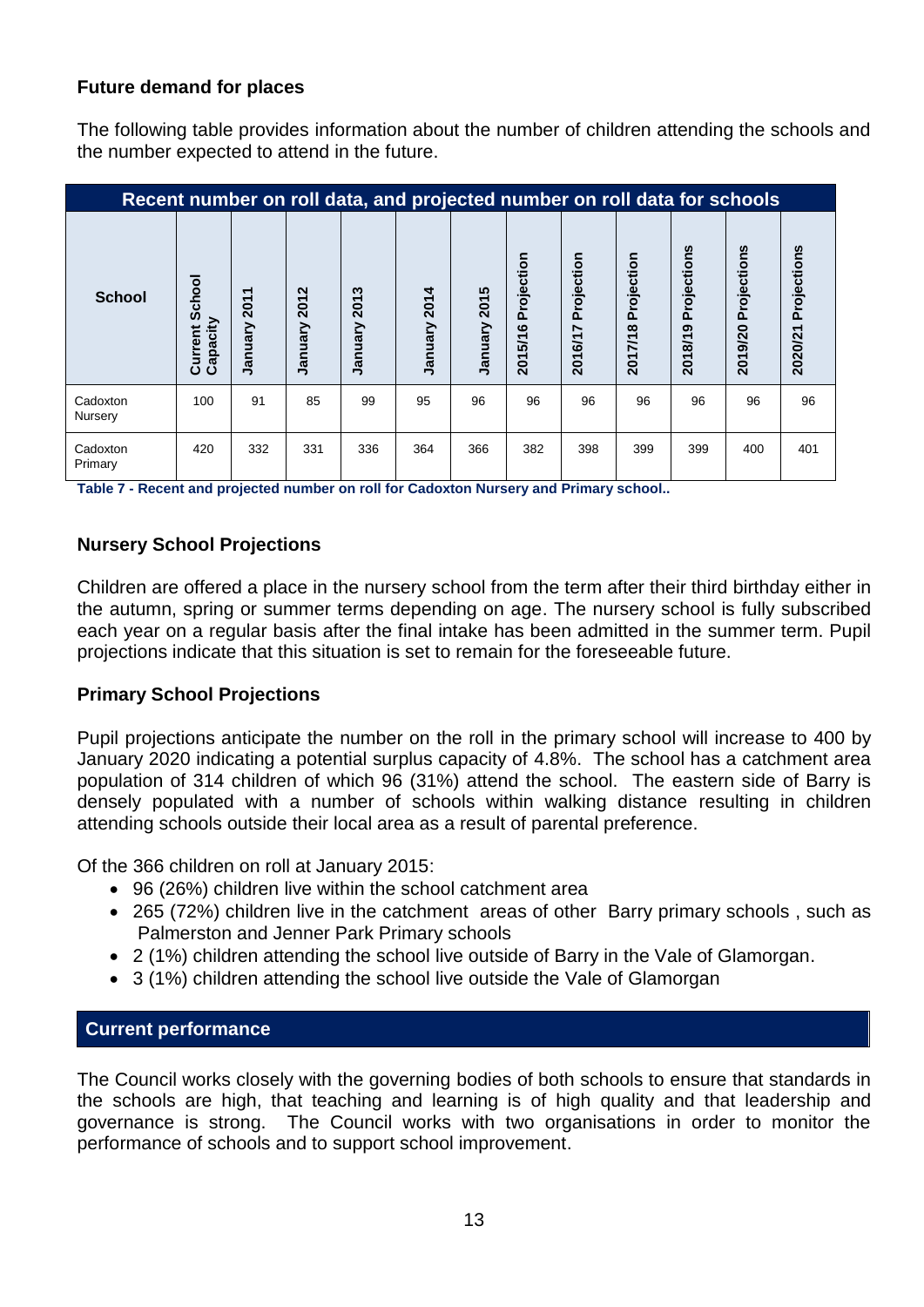Estyn is the office of Her Majesty's Chief Inspector of Education and Training in Wales. It is a Crown body, established under the Education Act 1992. Estyn is independent of the Welsh Government but receives its funding from the Welsh Government under section 104 of the Government Wales Act 1998. Estyn inspects quality and standards in education and training providers in Wales.

Central South Consortium Joint Education Service (CSCJES) was established in September 2012. The Consortium supports and challenges all schools in the Vale of Glamorgan on behalf of the Council.

Schools are inspected as part of a national programme of school inspection. The purpose of an inspection is to identify good features and shortcomings in schools in order that they may improve the quality of education offered and raise the standards achieved by their pupils (Estyn).

For Estyn inspections carried out before September 2010, there were 7 key questions for which the following grades could be awarded:

- Grade 1 Good with outstanding features
- Grade 2 Good features with no significant shortcomings
- Grade 3 Good features outweigh shortcomings
- Grade 4 Some good features, but shortcomings in important areas
- Grade 5 many important shortcomings

In September 2010 a new common inspection framework was introduced. During each school inspection, inspectors aim to answer three key questions:

- Key Question 1: How good are the outcomes?
- Key Question 2: How good is provision?
- Key Question 3: How good are leadership and management?

Inspectors also provide an overall judgement on the school's current performance and on its prospects for improvement. In these evaluations, inspectors use a four-point scale:

| Judgement             | What the judgement means                                                     |
|-----------------------|------------------------------------------------------------------------------|
| Excellent             | Many strengths, including significant examples of<br>sector-leading practice |
| Good                  | Many strengths and no important areas requiring<br>significant improvement   |
| Adequate              | Strengths outweigh areas for improvement                                     |
| <b>Unsatisfactory</b> | Important areas for improvement outweigh strengths                           |

**Table 8 - Estyn Inspection Criteria**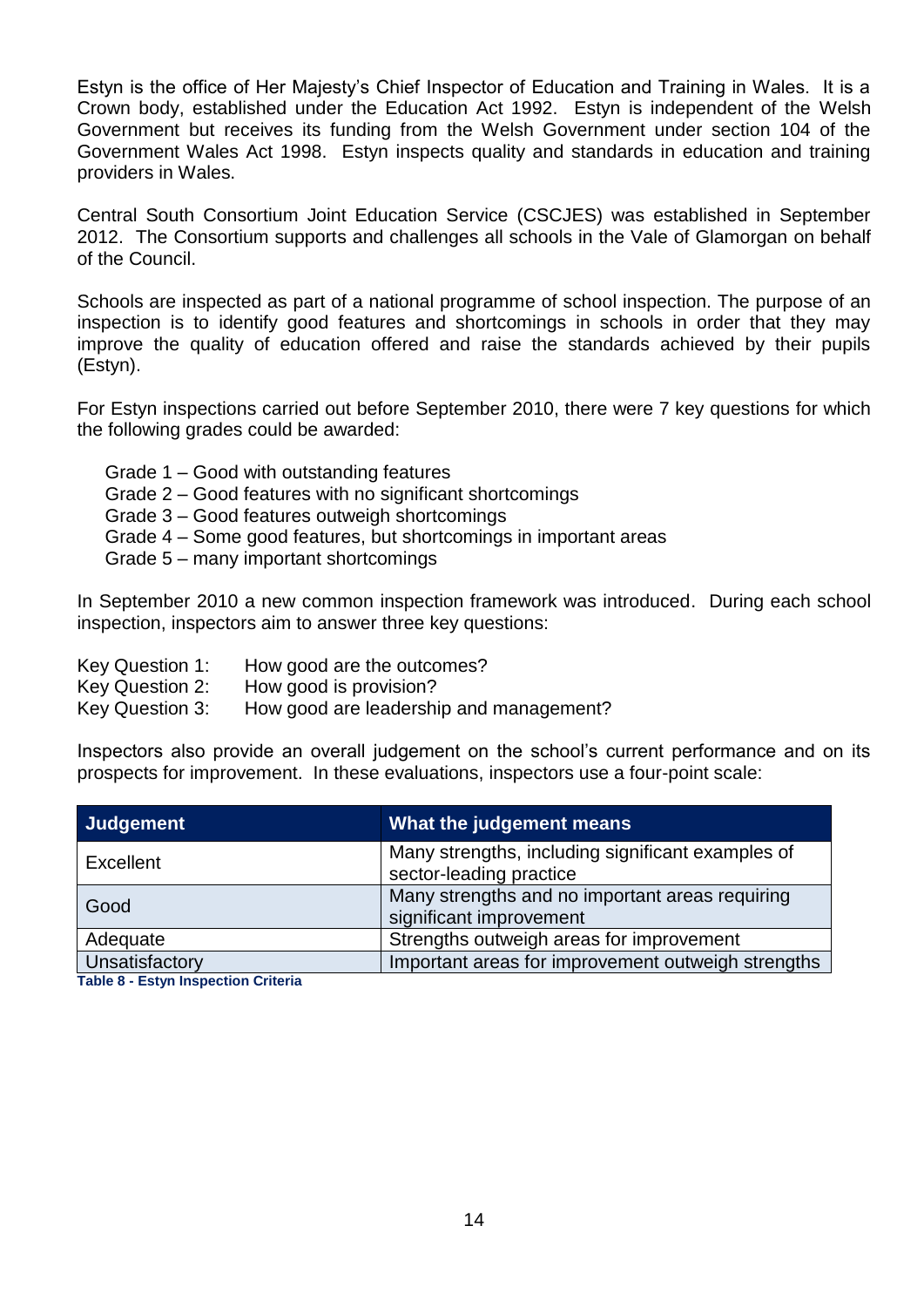#### **Estyn Report**

#### **Cadoxton Nursery School**

Cadoxton Nursery School was inspected by Estyn in March 2010. The nursery was inspected under the five-point scale as detailed on page 13 for inspections prior to September 2010.

The inspection assessed the school as **"good with many outstanding features"**.

Table of grades awarded by Estyn for 7 key questions:

|   | <b>Key Question</b>                                        | <b>Inspection grade</b> |
|---|------------------------------------------------------------|-------------------------|
|   |                                                            |                         |
|   | How well do learners achieve?                              |                         |
| 2 | How effective are teaching, training and assessment?       |                         |
| 3 | How well do the learning experiences meet the needs and    |                         |
|   | interests of learners and the wider community?             |                         |
|   | How well are learners cared for, guided and supported?     |                         |
| 5 | How effective are leadership and strategic management?     |                         |
| 6 | How well do leaders and managers evaluate and improve      |                         |
|   | quality and standards?                                     |                         |
|   | How efficient are leaders and managers in using resources? |                         |

The latest inspection report for Cadoxton Nursery School can be found at: <http://www.estyn.gov.wales/provider/6731010>

#### **Cadoxton Primary School**

Cadoxton Primary School was inspected by Estyn in June 2011 under the current four point scale as detailed on page 14. It was assessed as having **good performance and good prospects for improvement**.

The responses to the three key inspection questions were:

| <b>Key Question</b>                       | <b>Inspection</b><br><b>Grade</b> |
|-------------------------------------------|-----------------------------------|
| 1 How good are the outcomes?              | Good                              |
| 2 How good is provision?                  | Good                              |
| 3 How good are leadership and management? | Good                              |

The latest inspection report for Cadoxton Primary School can be found at: <http://www.estyn.gov.wales/provider/6732181>

#### **Welsh Government categorisation of schools**

In 2014 Welsh Government introduced a new categorisation system that considered each school's standards alongside the school's capacity to improve to understand the level of support that organisations such as the CSCJES need to give the school in order that they achieve their targets.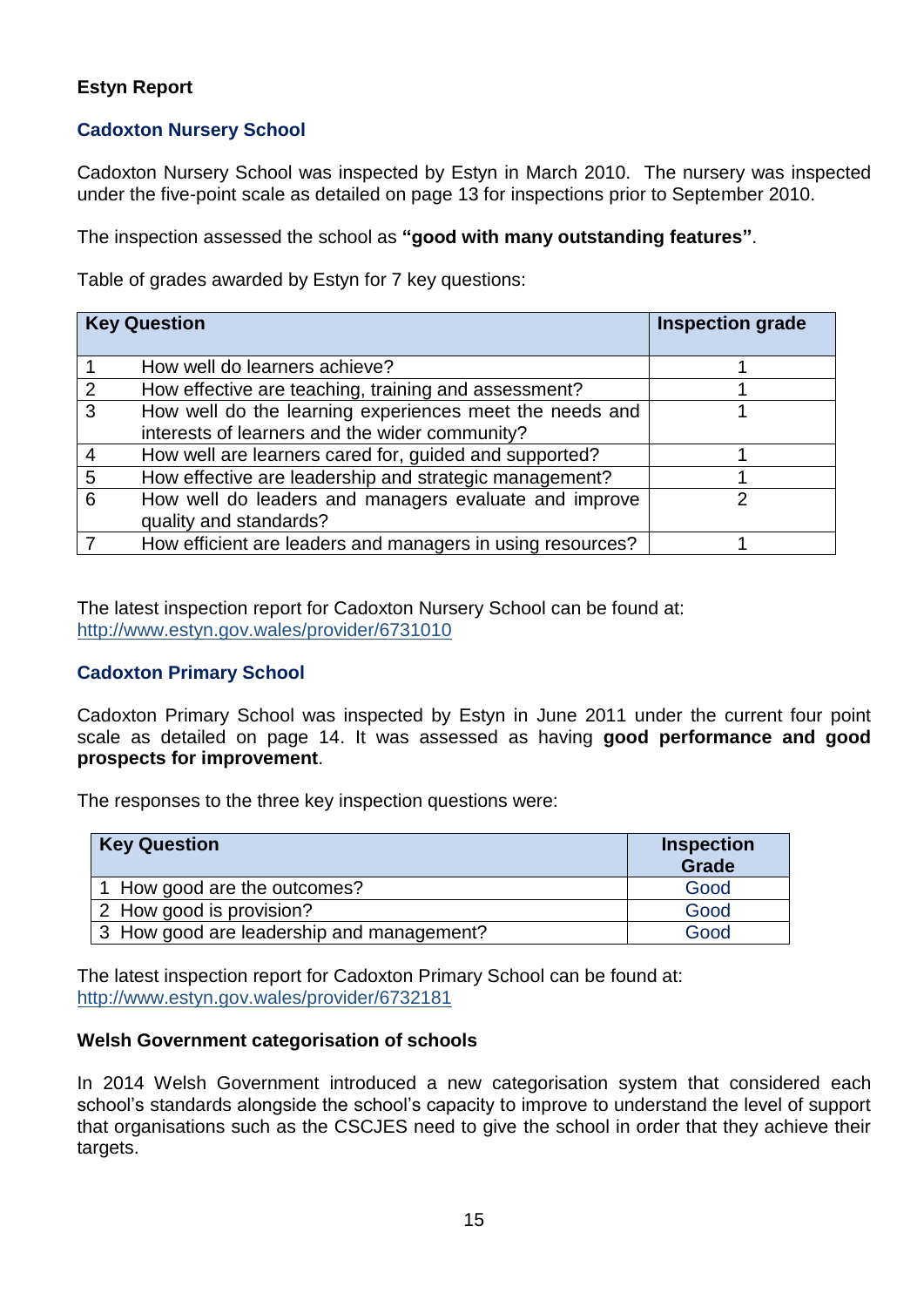The categorisation system is described below:

| <b>Category</b> | What the category means                                                                                                     |
|-----------------|-----------------------------------------------------------------------------------------------------------------------------|
| Green           | A highly effective school which is well run, has strong leadership and is clear<br>about its priorities for improvement     |
| <b>Yellow</b>   | An effective school which is already doing well and knows the areas it needs<br>to improve.                                 |
| Amber           | A school in need of improvement which needs help to identify the steps to<br>improve or to make change happen more quickly. |
| Red             | A school in need of greatest improvement and will receive immediate,<br>intensive support.                                  |

**Table 9 – Welsh Government criteria 2015**

To determine the colour coded category as explained in the table above, schools are placed in one of four groups for standards (1-4) and for bringing about improvement (A-D) with one being the highest grouping for standards and A being the highest for improvement capacity.

For further information about the categorisation scheme, please see Welsh Government's parents' guide to the National School Categorisation System:

<http://gov.wales/docs/dcells/publications/150119-parents-guide-en.pdf>

| <b>School</b>                  | <b>Standards</b><br>Grade | <b>Improvement</b><br><b>Capacity</b> | <b>Overall Category</b> |
|--------------------------------|---------------------------|---------------------------------------|-------------------------|
| <b>Cadoxton Nursery School</b> | N/A                       |                                       | Green                   |
| <b>Cadoxton Primary School</b> |                           |                                       | Yellow                  |

**Table 10 - Standards and Improvement Categories - January 2015**

It should be noted that the categorisation of nursery schools is not published by Welsh Government as the standards assessed by this model are not applicable to nursery schools. The nursery school has therefore been assessed only on its capacity to improve. The provisional national categorisation of schools for 2016 which is due to be published next January shows both the nursery and primary school in the green support category.

#### <span id="page-15-0"></span>**The intended impact on education outcomes**

#### **Provision**

The proposal is intended to create a 3 to 11 year primary school through the amalgamation of Cadoxton Nursery and Primary schools. Amalgamation would enable the strengths present in the existing separate nursery and primary schools to be combined to deliver high quality provision in one school operating across two adjacent sites. This would allow a shared vision and leadership fully embedding a consistent and coherent curriculum across the primary phase.

The changes should not have any negative effect on the children at any stage of their education at the school. At this very early point in the children's education, they would be provided with a consistent approach to their learning which will follow them all through their time at the school and help them to understand their place within the school family.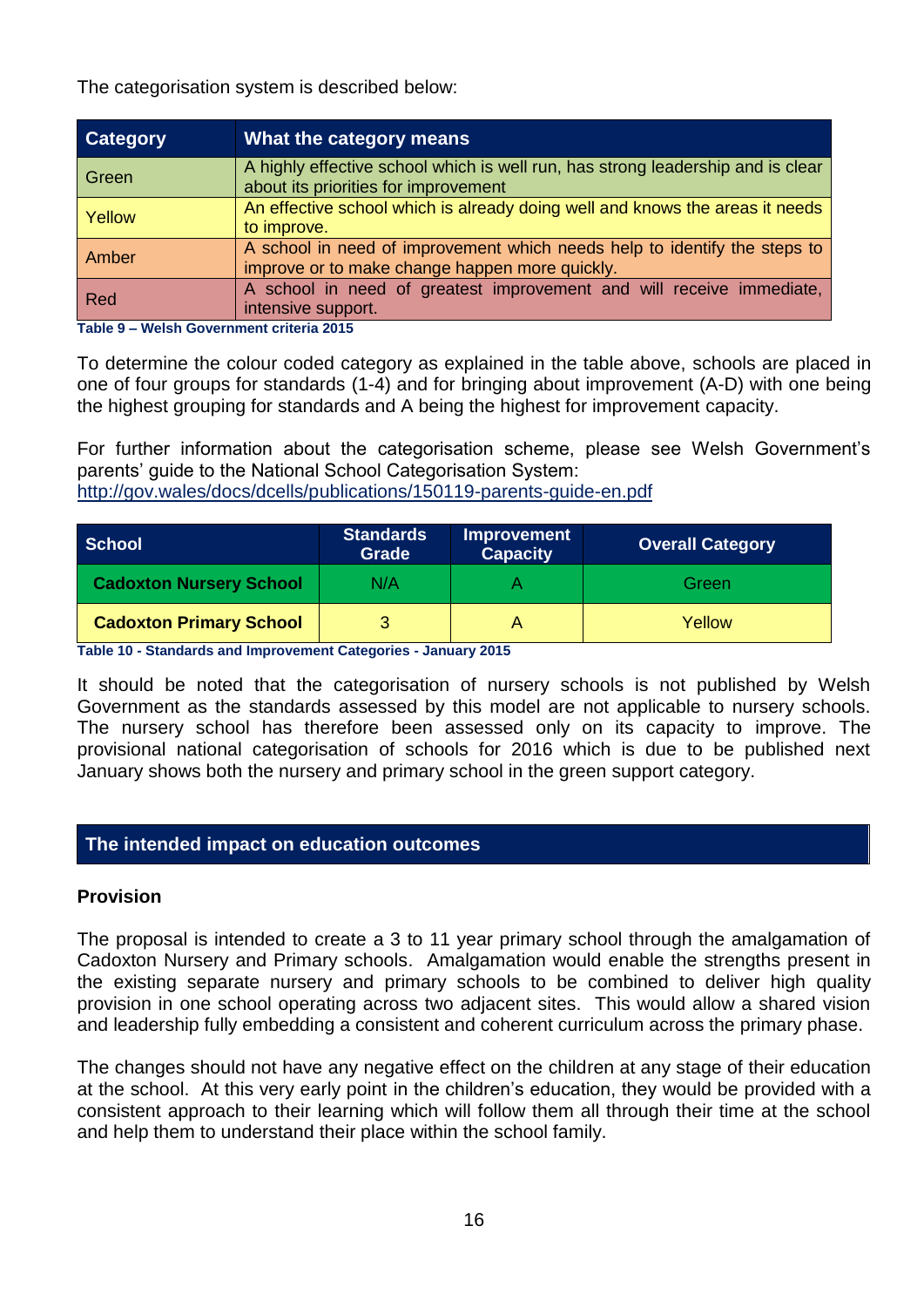#### **Outcomes (standards and wellbeing)**

The proposal facilitates a consistent education philosophy for children for up to 9 uninterrupted years of education, thereby minimising the potential for disruption during transition from nursery to the school.

The introduction of consistent behaviour management strategies across all ages would result in clear expectations and a shared ethos which is understood by children, parents and carers throughout the primary and early years' stages.

The provision for pupils with Additional Learning Needs (ALN) will continue to be identified at an early age as it currently is in the nursery school. The proposal would support a coordinated approach to planning for the needs of vulnerable pupils across the Foundation phase.

#### **Leadership and governance**

The establishment of a single leadership team and governing body would result in removing duplication of management and governance functions.

The streamlining of management and administrative functions, as well as the ability to arrange joint contracts and service level agreements for building and other support services would result in available funding being utilised more effectively.

The amalgamated school would make it easier to engage with parents particularly where they have children of both nursery and primary ages. Parents would only need to familiarise themselves with one set of policies and one set of communications.

#### **The condition of school buildings and facilities**

The Council aims to provide the best possible facilities for children in the Vale to support their learning. The Council undertook a review of the condition of school buildings in the autumn of 2014.

The condition survey involved a visual assessment of all exposed parts of the buildings to identify significant defects and items of disrepair.

| <b>School</b>                  | <b>Type of school</b> | <b>Condition of</b><br>school building | <b>Cost of identified</b><br>repairs |  |
|--------------------------------|-----------------------|----------------------------------------|--------------------------------------|--|
| <b>Cadoxton Nursery School</b> | Community             | Satisfactory                           | £100,000                             |  |
| <b>Cadoxton Primary School</b> | Community             | Satisfactory                           | £371,000                             |  |

**Table 11 - Condition Survey outcomes 2014**

The condition survey report noted that there needs to be a minimum level of intervention required to ensure that the standard of high quality provision is maintained.

It is not anticipated that there will be any requirement for additional facilities to be provided at the school as part of this proposal.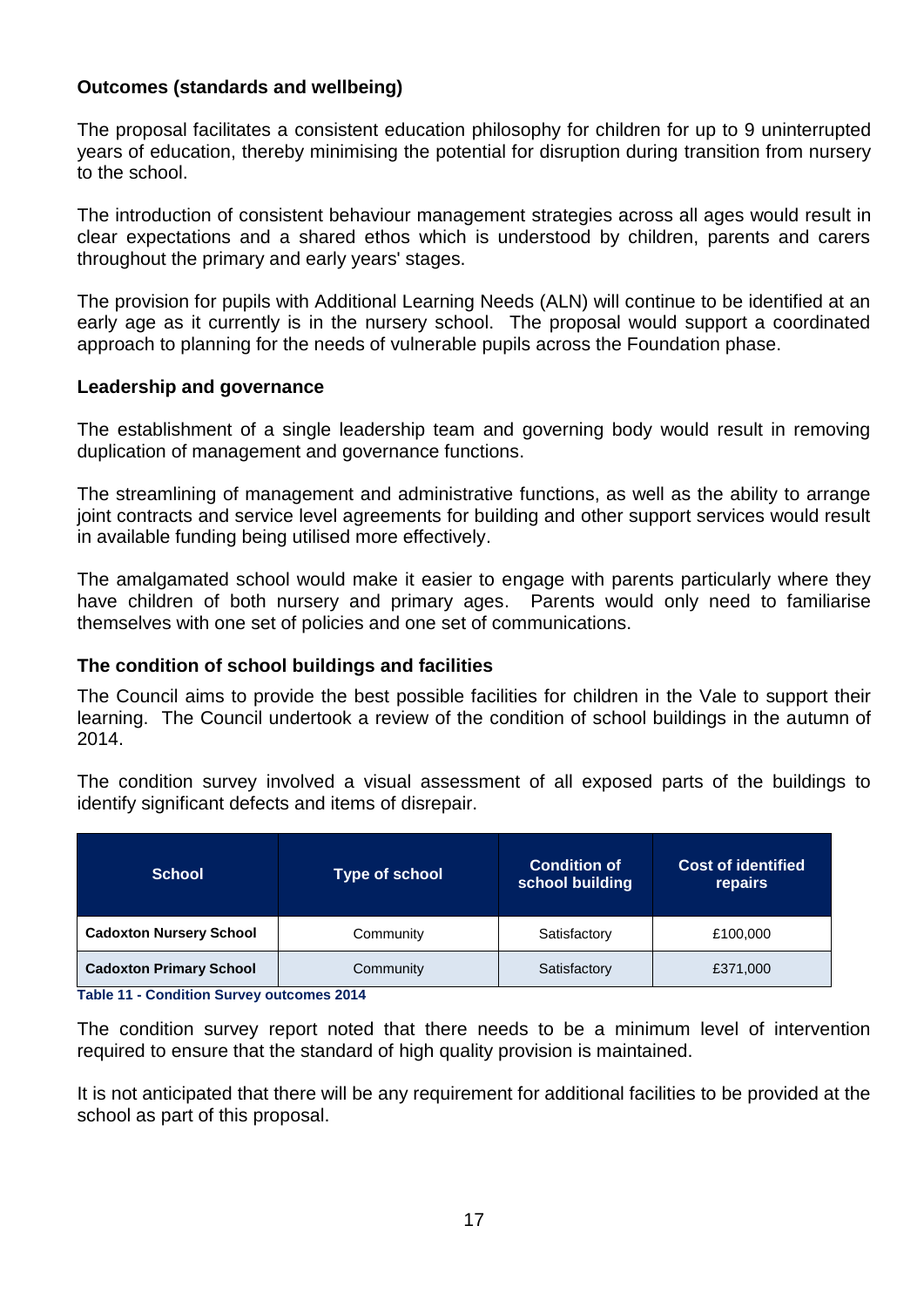#### <span id="page-17-0"></span>**How would other schools be affected?**

There is already significant cross catchment movement of pupils between neighbouring English medium community primary schools, especially between Cadoxton, Jenner Park and Palmerston primary schools. This part of Barry is densely populated with a number of schools within a short distance of each other. Parents have the right to express a preference for a school of their choice. It is not envisaged that the amalgamation of the nursery school with the primary school will change this and the effect on other local schools in the area will therefore be minimal.

#### <span id="page-17-1"></span>**How would Special Educational Needs (SEN) provision be affected?**

The following table provides information about the needs of current pupils.

| 2015                           |                              | <b>Cadoxton N</b> | <b>Cadoxton P</b> | LA  | <b>Wales</b> |
|--------------------------------|------------------------------|-------------------|-------------------|-----|--------------|
| Percentage<br>of SEN<br>Pupils | School<br>Action             | 17%               | 27%               | 13% | 12.3%        |
|                                | School<br><b>Action Plus</b> | 10%               | 10%               | 6%  | 7.4%         |
|                                | Statemented                  | 0%                | 0%                | 1%  | 0.7%         |

**Table 12 - Outline of SEN need for children of compulsory school age PLASC 2015**

Approximately 25% of children attending the nursery are on the register of Special Educational Needs. This is above the national average of 15%.

Almost 40% of the children attending the primary school are on the register of Special Educational Needs, almost double the national average of 21.1%.

Both the nursery and primary schools provide a modified curriculum which is responsive to the individual child's abilities. Both schools manage the delivery of this curriculum alongside other areas of SEN provision, and ensure that all children with an identified additional learning need are integrated across all areas of the curriculum. Each school currently employs learning support assistants (LSAs) to support children in the classroom environment.

#### <span id="page-17-2"></span>**What are the advantages of this proposal?**

The proposal is considered to have the following educational benefits:

- A single leadership team and governing body, supporting a headteacher who would have a 'whole school' responsibility
- Opportunities to provide staff with continuing professional development opportunities by enabling them to gain experience within an 'all through' Foundation phase and key stage 2 learning environment
- A single set of policies and code of behaviour consistent across all year groups
- Continuity of provision, reflecting a single ethos and culture
- Releases funding which could be reinvested into learning and teaching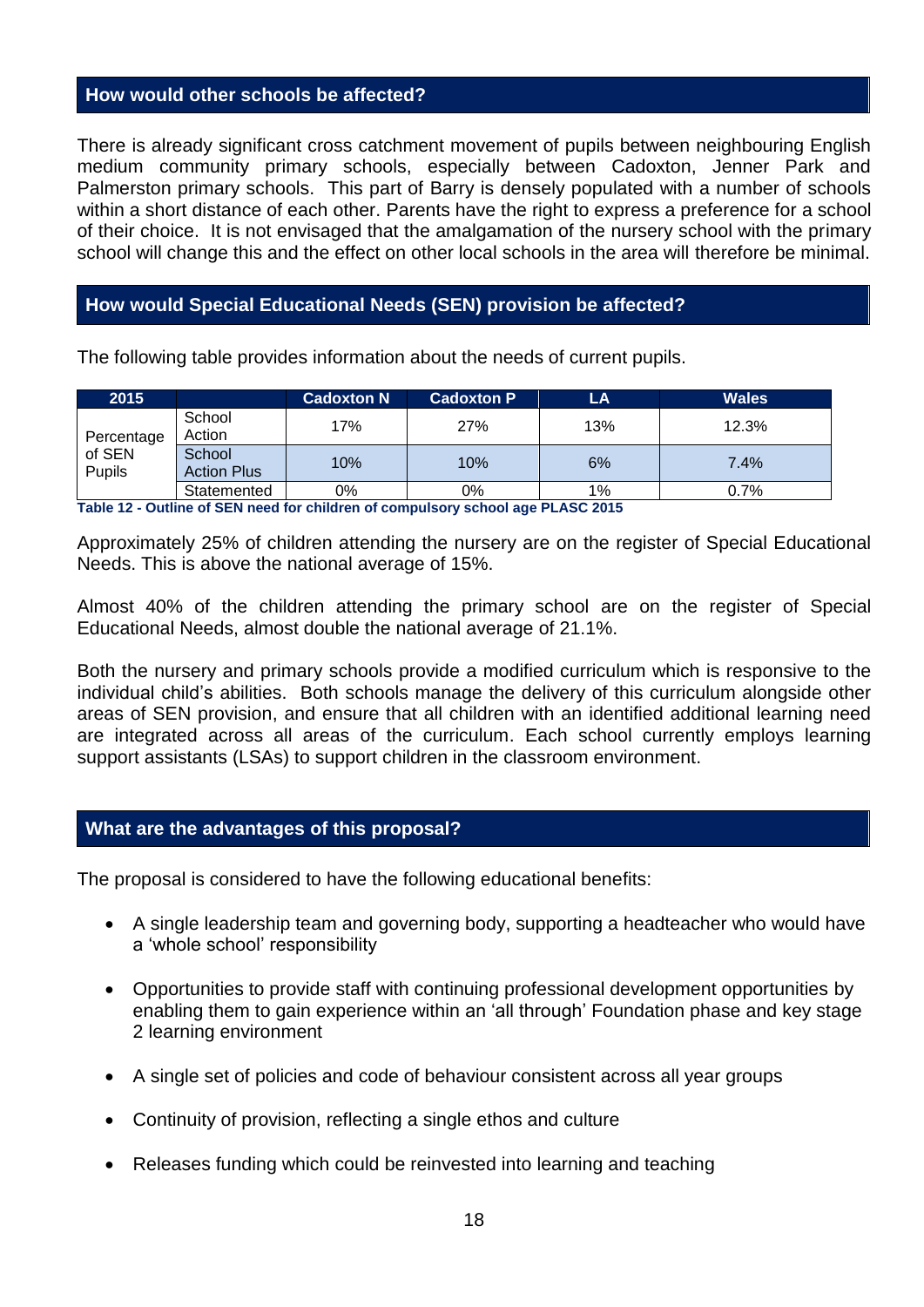- A consistent curriculum experience across the foundation phase
- Streamlined communication between parents and staff with a single point of contact throughout the foundation phase

#### <span id="page-18-0"></span>**What are the disadvantages of this proposal?**

It is acknowledged that there may be some potential disadvantages or risks that will have to be managed by the school and the Council to avoid any detrimental impact:

- Management of staff and resources may be disrupted during the restructuring process, although the Council's experience in the amalgamation of schools will ensure that disruption is kept to a minimum and that the children's education does not suffer
- The reduction to one headteacher could impact upon accessibility to the leadership for staff, parents and pupils
- Children in the nursery class may not feel confident in becoming part of a primary school environment.

#### **Transition plan if the proposals are approved**

The Council's proposals would mean that the two schools would be amalgamated at the start of the autumn term in September 2016. It is anticipated that if the proposal is fully approved at all stages that a final decision will be made about amalgamation in June 2016.

All children on roll at Cadoxton Primary School in August 2016 would transfer to the amalgamated school in September 2016, except for pupils entering reception for the first time, where parents will have to apply for a place in the reception class, in-line with the normal admissions procedures.

Children who are in Year 1 of the nursery class and would expect to have a further year of early year's education in the nursery class for the 2016/17 school year would continue in the nursery class of the amalgamated school.

#### **Risks associated with the proposals**

- Potential difficulties in bringing together two different sets of working practice into the one Foundation phase
- The challenge of operating across two separate buildings
- Possible resistance to or disengagement with the change process amongst stakeholders

The challenges outlined above will be managed by the headteacher, senior leadership team and governing body of the amalgamated school, with support from the Council. Both schools have effective and flexible working practices and already have a strong working partnership across both schools. The headteacher, senior leadership team and governing body will need to adopt a transparent and equitable change management process to ensure that all who work, teach and are taught in both schools have minimum disruption through the process of amalgamation.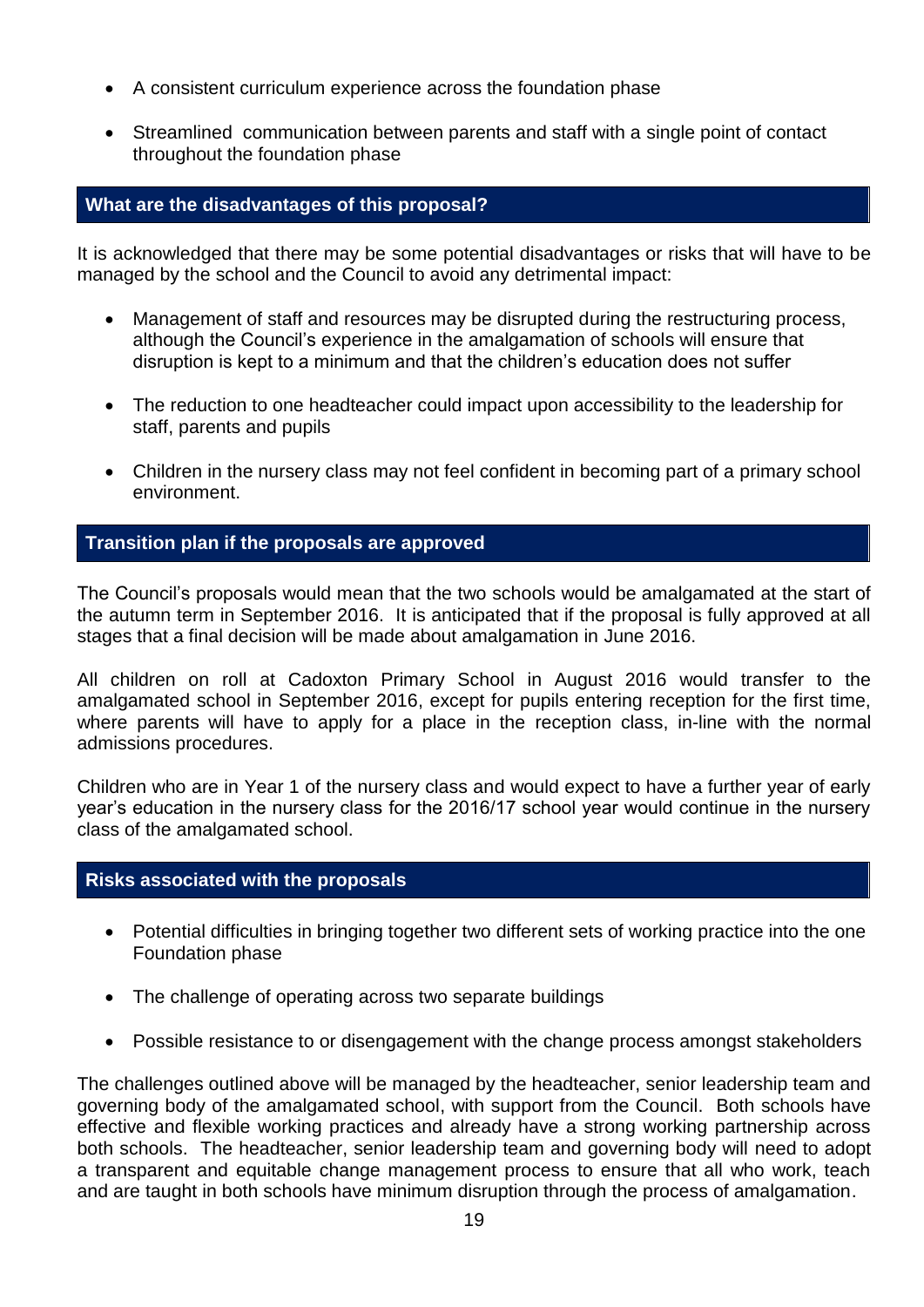#### <span id="page-19-0"></span>**Admissions and catchment area arrangements**

Admission arrangements for admission to nursery and reception will remain unchanged as a result of these proposals. The catchment area for the school will remain the same.

#### **Admission arrangements for nursery education**

The Council is the Admissions Authority for all maintained community nursery schools and nursery classes in community and voluntary controlled schools in the Vale of Glamorgan. No place can be allocated at a community or voluntary controlled nursery without a formal application being made to the Council. Full details of the application criteria, dates and deadlines for nursery education can be found within the Council's **Parental Guide to School Admissions in the Vale 2016-17**.

[http://www.valeofglamorgan.gov.uk/en/working/education\\_and\\_skills/schools/admissions/online](http://www.valeofglamorgan.gov.uk/en/working/education_and_skills/schools/admissions/online_admissions.aspx) [\\_admissions.aspx](http://www.valeofglamorgan.gov.uk/en/working/education_and_skills/schools/admissions/online_admissions.aspx)

#### **Admission arrangements for primary education**

Children attending the nursery class will not have an automatic right to continued education at the same school when moving up to a reception class, whether residing within the catchment area or outside it. Parents will be required to complete an application for their chosen school. Where there are more applications than there are places available in the reception class, places will be allocated applying the Council's oversubscription criteria that prioritises children living in the schools catchment area ahead of others.

Full details of all schools within the Vale of Glamorgan and the application process can be found in the **Parental Guide to School Admissions in the Vale 2016-17** at

[http://www.valeofglamorgan.gov.uk/en/working/education\\_and\\_skills/schools/admissions/online](http://www.valeofglamorgan.gov.uk/en/working/education_and_skills/schools/admissions/online_admissions.aspx) [\\_admissions.aspx](http://www.valeofglamorgan.gov.uk/en/working/education_and_skills/schools/admissions/online_admissions.aspx)

#### <span id="page-19-1"></span>**Finance**

#### **Capital Investment**

This proposal has no capital investment implications.

#### **Running costs**

The amalgamation of the two schools would result in funding being allocated to the primary school on the same basis as for other primary schools with nurseries.

The delegated funding for the newly amalgamated primary school would be approximately £86,000 less than the funding currently provided for the separate nursery and primary schools.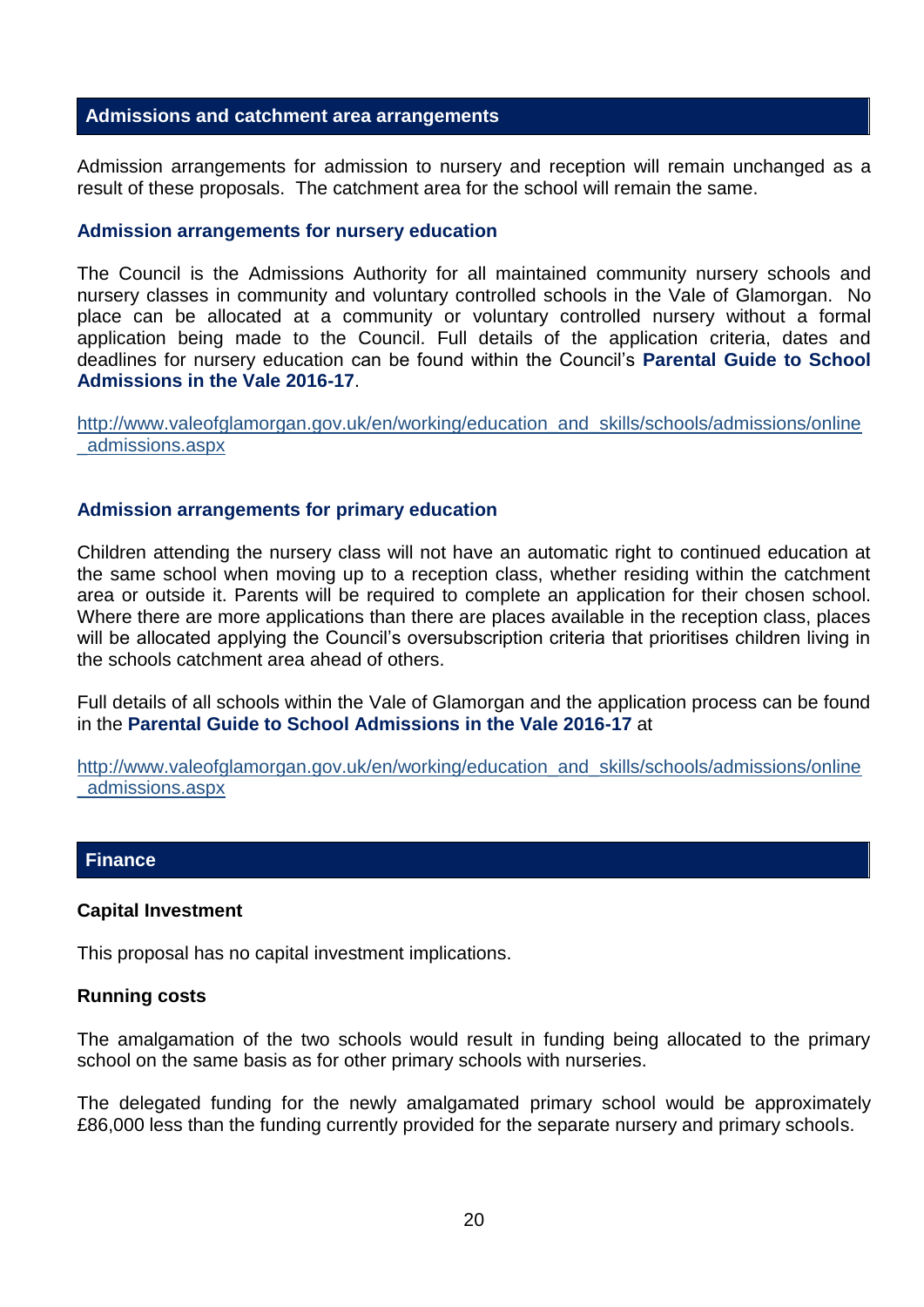The saving of £86,000 will not be fully achieved in the first year of amalgamation as transitional funding arrangements would be put in place to enable the school to embed a new structure and negotiate new joint contracts and service level agreements.

The majority of revenue saving would be generated through changes to staffing resulting from the school's new staffing structure. The development of the staffing structure and any implications would be subject to consultation with staff and the relevant Trade Unions.

#### <span id="page-20-0"></span>**Human Resources matters**

The Council will support the governors, headteachers and staff at both schools with any changes that may be required.

Both schools will have access to the Vale of Glamorgan Human Resources policies and procedures such as the redundancy policy. The Human Resources services will work closely with governors to ensure regular and clear communication takes place.

#### **Transport matters**

As there will be no change to the overall capacity of the school or any extension to current facilities it is not envisaged that there will be any changes to traffic or congestion around the school.

There will be no impact on pupil's journeys as a result of the proposal and available walking routes to school will remain the same.

#### <span id="page-20-1"></span>**Learner travel arrangements**

Under these proposals there are no plans to change the Council's policy on the transport of children to and from schools.

The Council has a statutory duty to provide free school transport for pupils of statutory school age who reside beyond walking distance to the nearest appropriate school.<sup>1</sup> The Council does not provide free school transport for nursery-age children other than those children who have a Statement of Special Educational Needs (SEN).

*"This is defined as more than 2 miles to the nearest suitable school for Primary Pupils and more than 3 miles for Secondary School Pupils. Distances are measured by the nearest available walking route."<sup>2</sup>*

School transport is not provided for nursery age children attending nursery units of schools as they are below statutory school age. The Council's school transport policy can be viewed on the Council's website:

http://www.valeofglamorgan.gov.uk/en/working/education and skills/schools/school transport/s [chool\\_transport.aspx](http://www.valeofglamorgan.gov.uk/en/working/education_and_skills/schools/school_transport/school_transport.aspx)

 $\overline{a}$ 

<sup>1</sup> Policy For The Provision Of Home To School Transport (Revised February 2010)

 $^2$  The Learner Travel (Wales) Measure 2008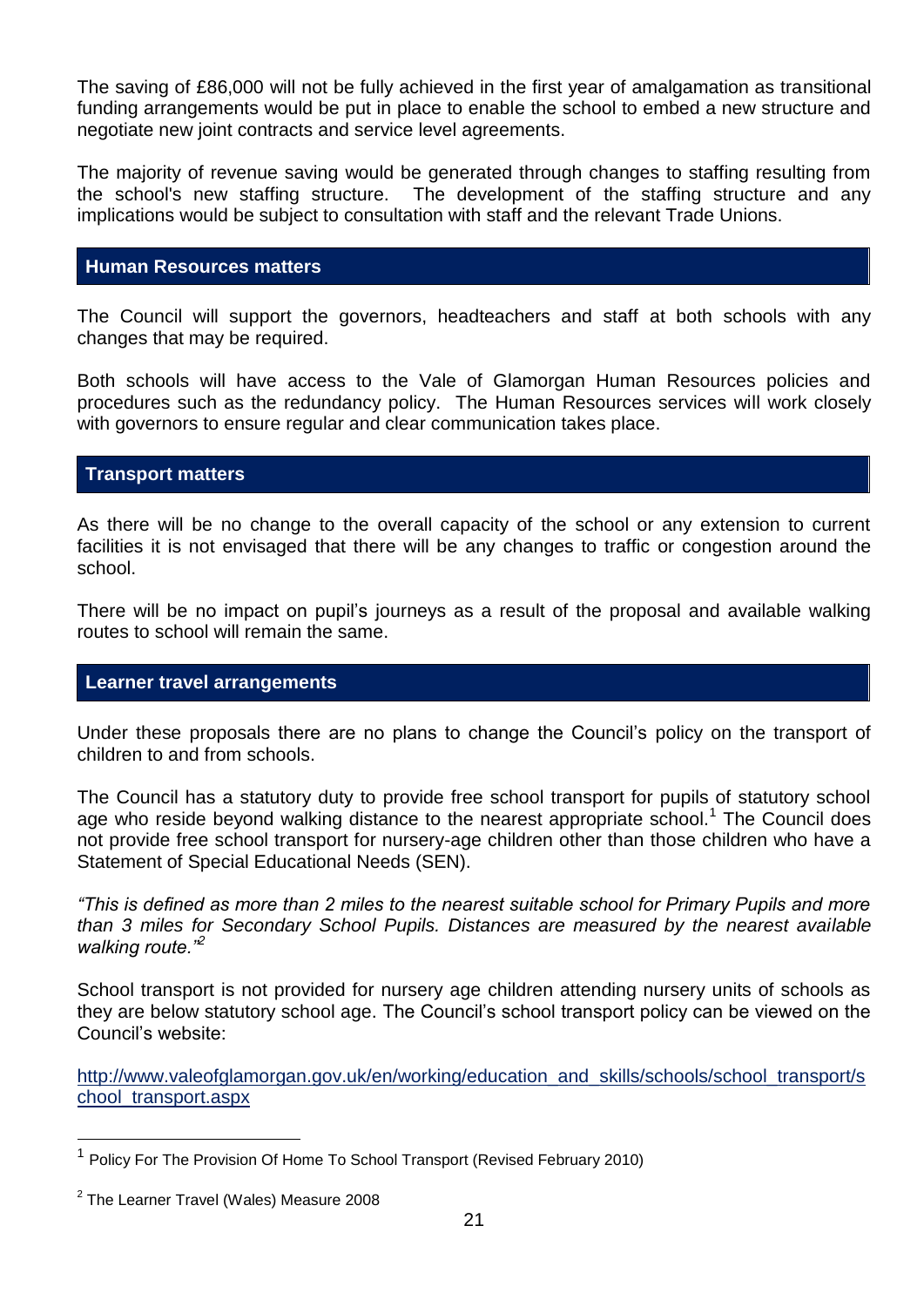#### <span id="page-21-0"></span>**Impact of the proposal on the Welsh Language**

A programme of utilising incidental Welsh will be developed across the Foundation phase Curriculum with use of the language gaining in frequency and complexity as the children move through the year groups into Key stage 2.

#### **Equality impact assessment**

An Equality Impact Assessment will be carried out as part of this consultation and will be included in the consultation report.

#### **Considering community impact**

The amalgamation of Cadoxton Nursery and Primary schools will provide the opportunity to enhance community engagement across an extended age range. The current facilities available for pupils, the community and parents will not be adversely affected by these proposals.

The full Community Impact Assessment can be viewed via the following link: [www.valeofglamorgan.gov.uk\cadoxtonschools](http://www.valeofglamorgan.gov.uk/cadoxtonschools)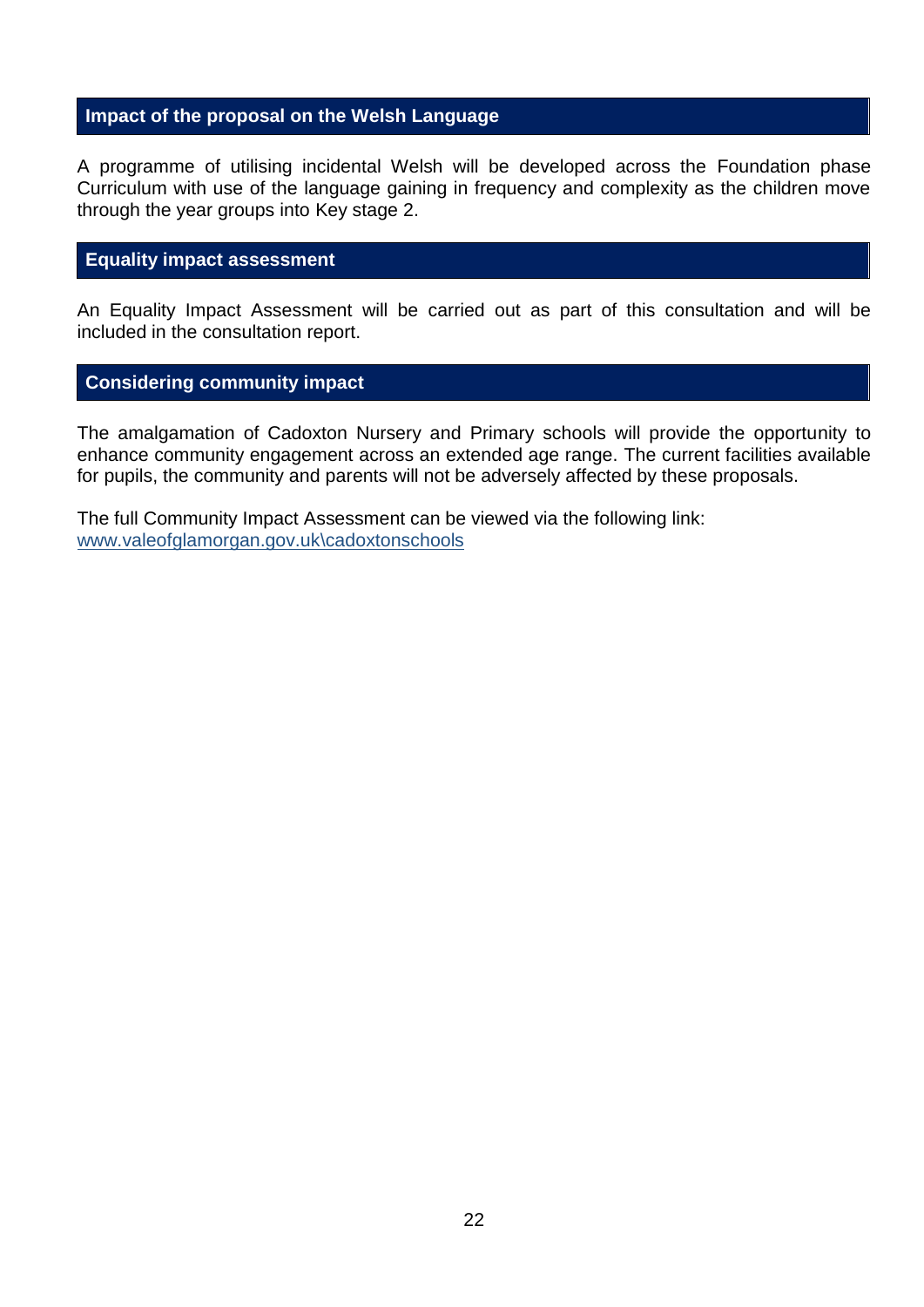#### <span id="page-22-0"></span>**Key dates**

The feedback from this consultation will be collated and summarised and a report presented to the Council's Cabinet. The consultation report will be available for everybody to view on the Council website. Copies can also be obtained on request by using the contact details within this document.

There are a number of further stages that the Council have to go through before a final decision is made by the Council. These stages are set out below:

| <b>Timescale</b>                                                  | <b>Statutory Process</b>                                                                                                                                                                                                                                                                    |                                                                                                      |  |  |  |
|-------------------------------------------------------------------|---------------------------------------------------------------------------------------------------------------------------------------------------------------------------------------------------------------------------------------------------------------------------------------------|------------------------------------------------------------------------------------------------------|--|--|--|
| 04 January 2016                                                   | <b>Consultation Document published</b>                                                                                                                                                                                                                                                      |                                                                                                      |  |  |  |
| 15 February 2016                                                  |                                                                                                                                                                                                                                                                                             | Closing date for receipt of comments / points of view on the<br>proposal                             |  |  |  |
| 07 March 2016                                                     | <b>Consultation Report presented to Cabinet</b><br>(Publication of Consultation Report)<br>Cabinet to decide whether to approve publishing a statutory notice<br>If approved – proceed to Statutory Notice<br>If not approved – proposal to be withdrawn / re assessed                      |                                                                                                      |  |  |  |
| 11 April 2016                                                     | <b>Publish Statutory Notice</b><br>If approved, the Statutory Notice will be published on the Council's website<br>and posted in the named schools. Copies of the notice will be made<br>available to the relevant schools to distribute to pupils, parents/carers and<br>members of staff. |                                                                                                      |  |  |  |
| 09 May 2016 (28<br>days after date of<br><b>Statutory Notice)</b> | Closing date for receipt of objections to the Proposal                                                                                                                                                                                                                                      |                                                                                                      |  |  |  |
| 06 June 2016                                                      | Where objections received:<br><b>Objection Report presented to</b><br>Cabinet<br>Cabinet to determine proposal in<br>light of the objections received and<br>the content of the Objection Report                                                                                            | Where no objections received:<br><b>Report presented to Cabinet</b><br>Cabinet to determine proposal |  |  |  |
| 09 June 2016                                                      | <b>Publication of Cabinet Decision</b>                                                                                                                                                                                                                                                      |                                                                                                      |  |  |  |
| 01 September 2016                                                 | Implementation of Proposal                                                                                                                                                                                                                                                                  |                                                                                                      |  |  |  |

 **Table 13 - Timetable for consultation**

**The proposed timetable may be subject to change.**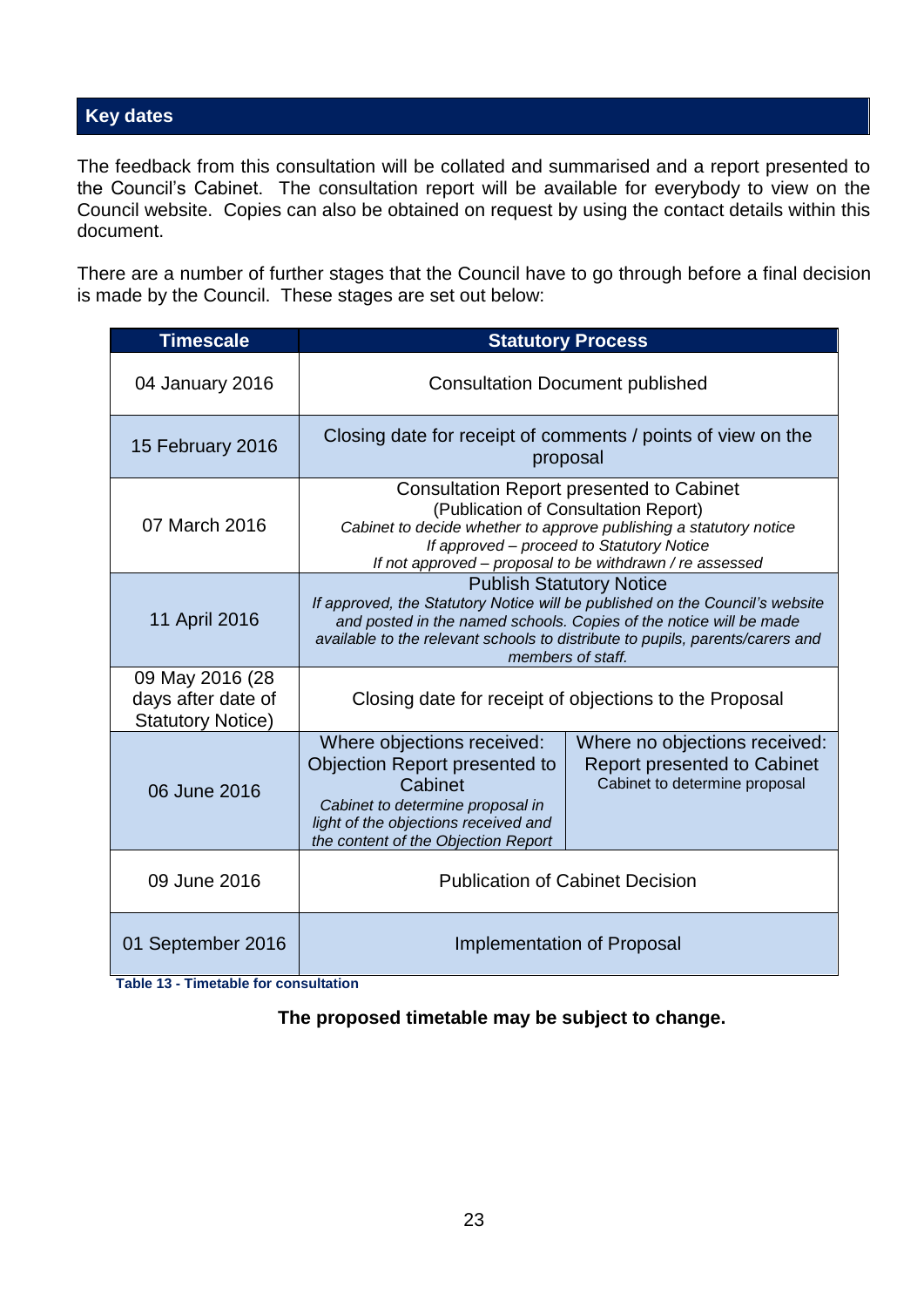#### **Consultation period**

The consultation period for this proposal starts on 04 January 2016 and ends on 15 February 2016. See page 7 for further details of how to respond and make your views known.

Following the consultation period, a full report will be published on the Vale of Glamorgan Council website. Hard copies of the report will also be available on request. The report will summarise the issues raised by consultees during the consultation period and provide the Council's response to these issues. The report will also contain Estyn's view of the proposals.

The Council's Cabinet will consider the consultation report and decide whether or not to proceed with the proposals.

If the Cabinet decides to continue with the proposals the Vale of Glamorgan Council must publish a statutory notice.

#### **Statutory Notice**

The statutory notice would be published on the Vale of Glamorgan Council's website and posted at or near the main entrance to the schools that are named as part of the consultation process. Copies of the notice would be made available to Cadoxton Nursery School and Cadoxton Primary School to distribute to pupils, parents, guardians, and staff members (the school may also distribute the notice by email). The notice will set out the details of the proposals and invite anyone who wishes to object to do so in writing within the period specified.

#### **Determination of the proposals**

The Cabinet will determine the proposals. Cabinet may decide to approve, reject or approve the proposals with modifications. In doing so, Cabinet will take into account any statutory objections that it has received.

#### **Decision Notification**

Following determination of proposals all interested parties will be informed of the decision which will be published electronically on the Vale of Glamorgan Council's website.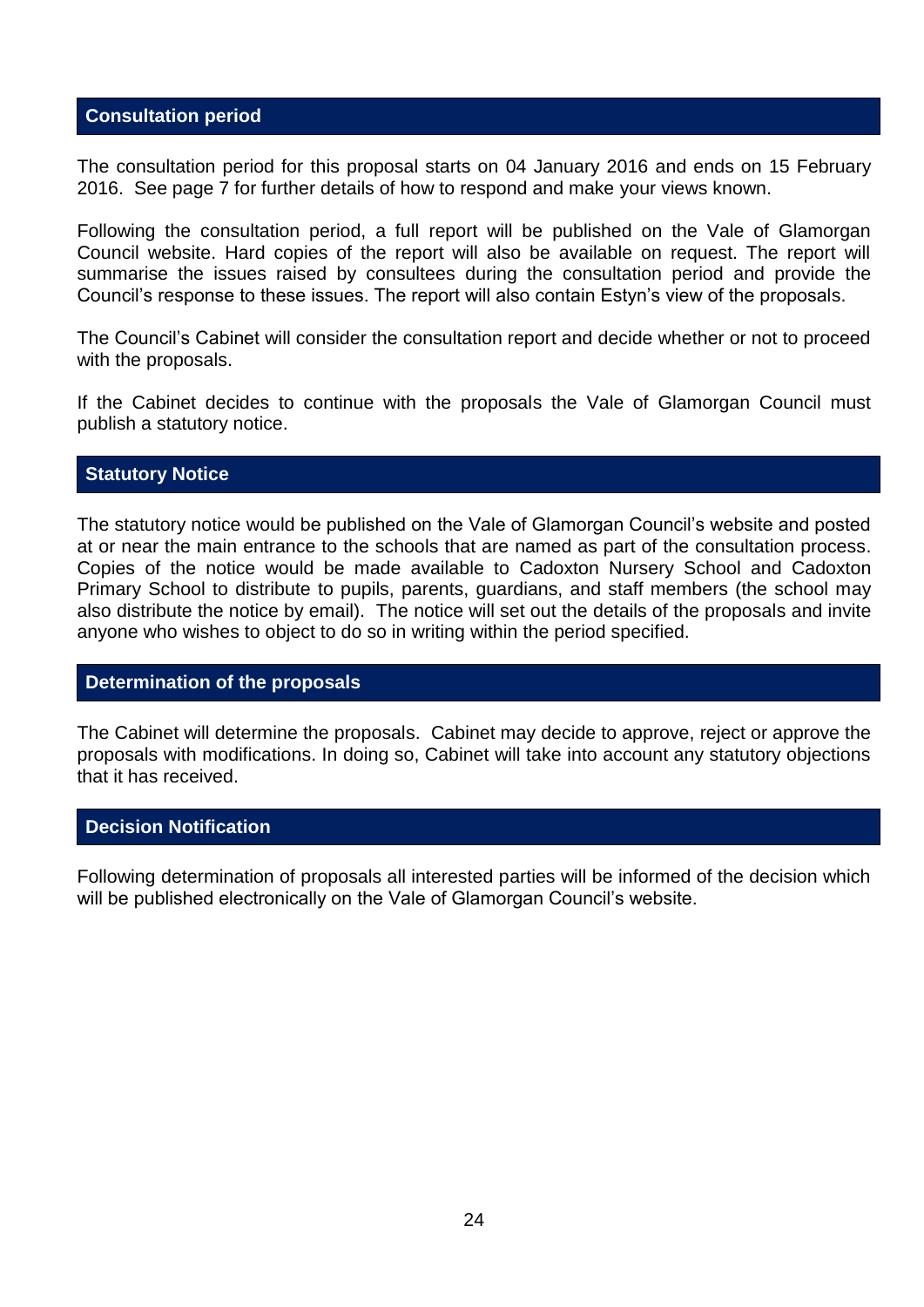#### <span id="page-24-0"></span>**Frequently Asked Questions**

#### **Who will be the head teacher of the amalgamated primary school?**

The headteacher will be Janet Hayward, the headteacher of Cadoxton Primary School. The nursery class will be an integrated part of the school. The headteacher will extend her remit to cover the extended age range of the school. The staffing structure will be decided upon by the headteacher and governing body of the amalgamated school.

#### **What will happen with the staff at the nursery school?**

It is anticipated that the staff of the nursery school would be incorporated into the newly amalgamated primary school. Details of the staffing structure would be decided upon by the headteacher and governing body of the amalgamated school.

#### **Who will be the governors of the amalgamated primary school?**

The existing governing body of the Primary school would formally continue to be the governing body of the amalgamated school. The governing body could choose to extend its membership from 14 members to 18 to include members from the governing body of the nursery school. This would be a decision of the governing body.

#### **What will the proposal mean for children currently attending Cadoxton Nursery and Cadoxton Primary schools? Will my child be offered a place at the amalgamated school?**

All children attending Cadoxton Primary School at the time of the amalgamation will be guaranteed a place at the amalgamated school.

Children who are currently in the nursery and would continue to attend the nursery for a further year in 2016/17 would automatically be guaranteed a place in the nursery class of the amalgamated school.

All families who wish to apply for a place in the reception classes as part of the 2016/17 primary school place admissions process should follow the normal procedures as set out in the 'Parental Guide to School Admissions in the Vale 2016-17'.

#### **What will the admission arrangements be for children applying for a place in the reception class of the primary school for September 2016?**

The Vale of Glamorgan Council will continue to be the admitting authority for the amalgamated school. Children can start full time education in the September following their fourth birthday.

Parents can apply for entry into the reception class in September 2016 between 09 November 2015 and 11 January 2016.

Parents who have applied for a place in the reception class will be informed of the outcome of their application on 18 April 2016.

These dates are set for all Local Authorities in Wales.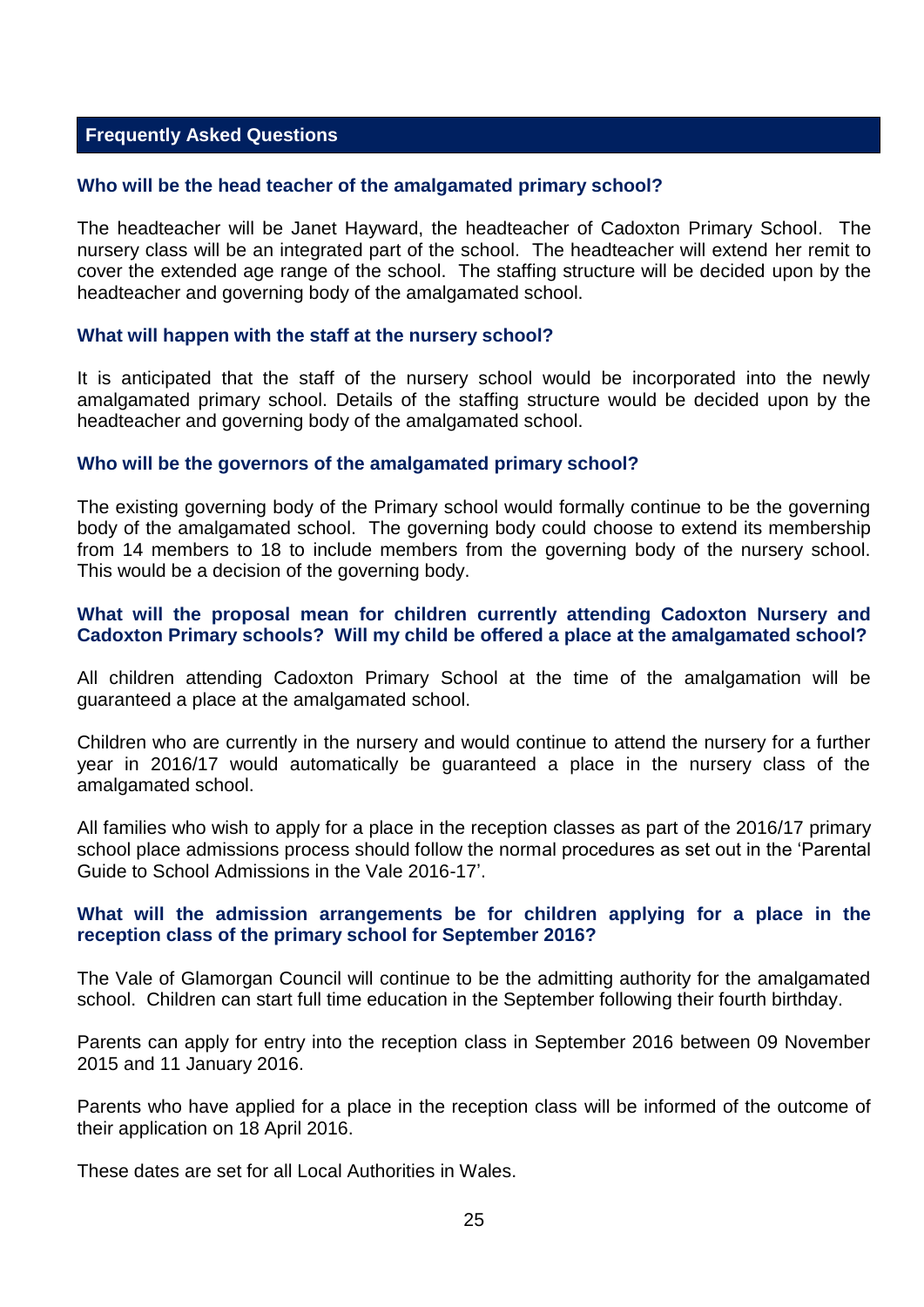#### **What will the admission arrangements be for children applying to the nursery class of the amalgamated primary school?**

Children are entitled to a part time nursery place from the start of the term following their third birthday. The Vale of Glamorgan Council is the admission authority for the school, both for the nursery and entrance into the reception year. Admission arrangements are discussed on page 20 of this proposal document. Attendance at a nursery class does not automatically entitle a child to a reception place in the same school. Parents are reminded that if they are offered a place for their child within the nursery, a new application must be made for entrance into the reception class of the school.

#### **Will there be any changes to the local catchment area if the proposal goes ahead**

Cadoxton Nursery and Cadoxton Primary schools currently have the same catchment areas (as illustrated in the catchment area map on page 10). There will be no change the catchment area because of the proposed amalgamation.

#### **Will the amalgamation of Cadoxton Nursery and Primary schools mean that Cadoxton Primary School will have a new name?**

The proposal in this document is to extend the age range of the school only. There will be no need for the school to change its name.

#### **Will the policies of the school change to reflect the new nursery age children and their needs?**

This will be a decision of the governing body and the headteacher of the school. The school will review its policies to ensure that all children in the school are covered by the school's governance and safeguarding policies.

#### **Will the nursery children be required to wear a uniform to school?**

This will be a decision that is made by the head teacher and the governing body of the school.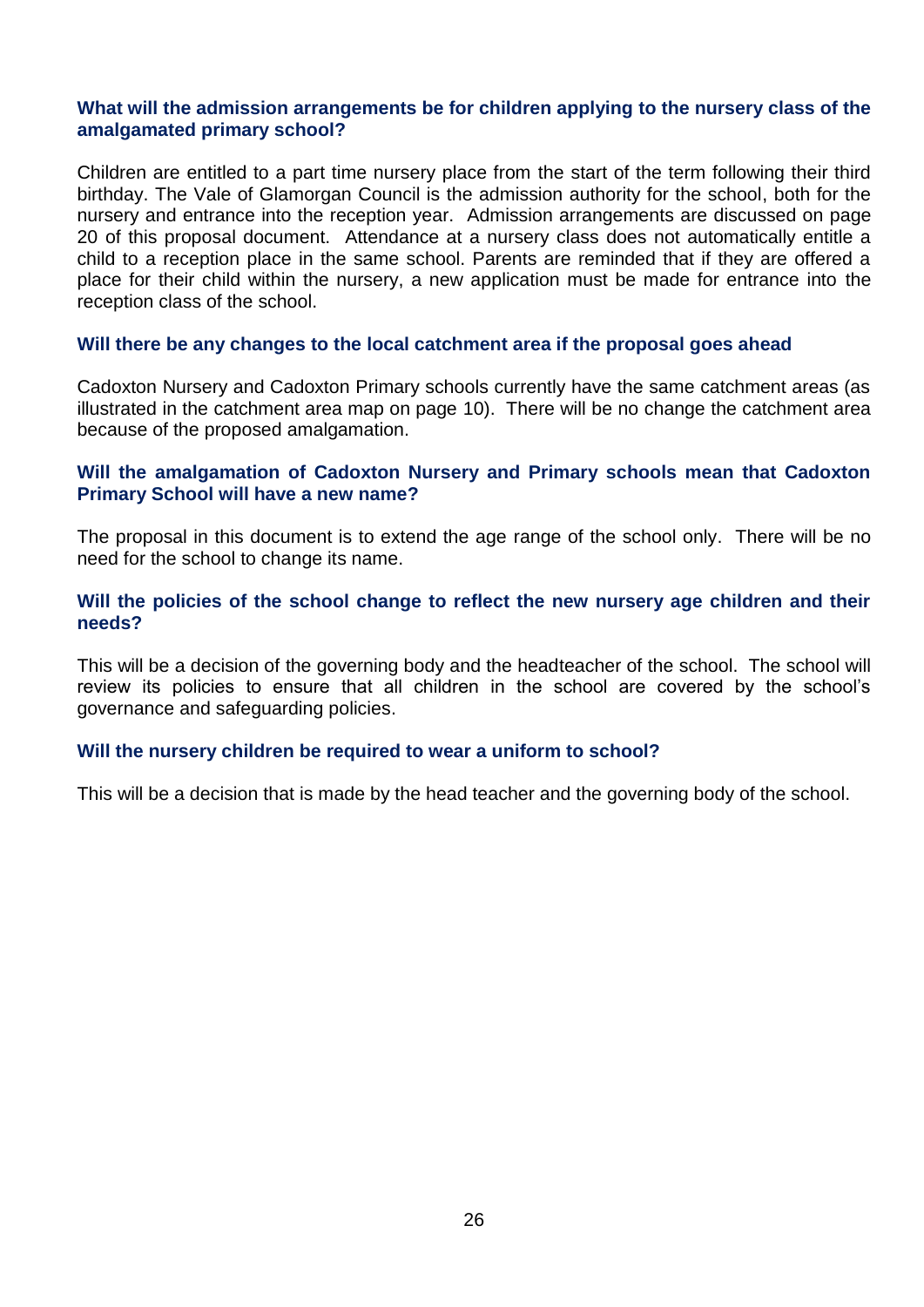#### <span id="page-26-0"></span>**Amalgamation of Cadoxton Nursery and Primary schools**

Your views matter, please tell us what you think about the proposals by:

- completing the online response form at www.valeofglamorgan.gov.uk/cadoxtonschools; or
- answering the consultation questions and adding your points of view on this form

Please return the form to the free post address at the bottom of the form.

**Please note that all comments must contain the full name and full postal address of the person making the comments.** 

**The closing date for responses to this consultation is 15 February 2016.** 

#### **Unfortunately no responses received after this date can be considered by the Council.**

Consultation responses will not be counted as objections to the proposals, although considered by Cabinet when making its decision.

Objections can only be registered following publication of a **statutory notice**.

Any responses received can be requested under the Freedom of Information Act and may have to be made public. However any information that would identify an individual such as name, email address and postal address would be removed.

Please tell us whether you are responding as:

- 
- 
- 
- 
- 5. Local Resident
- 

#### **Current School**

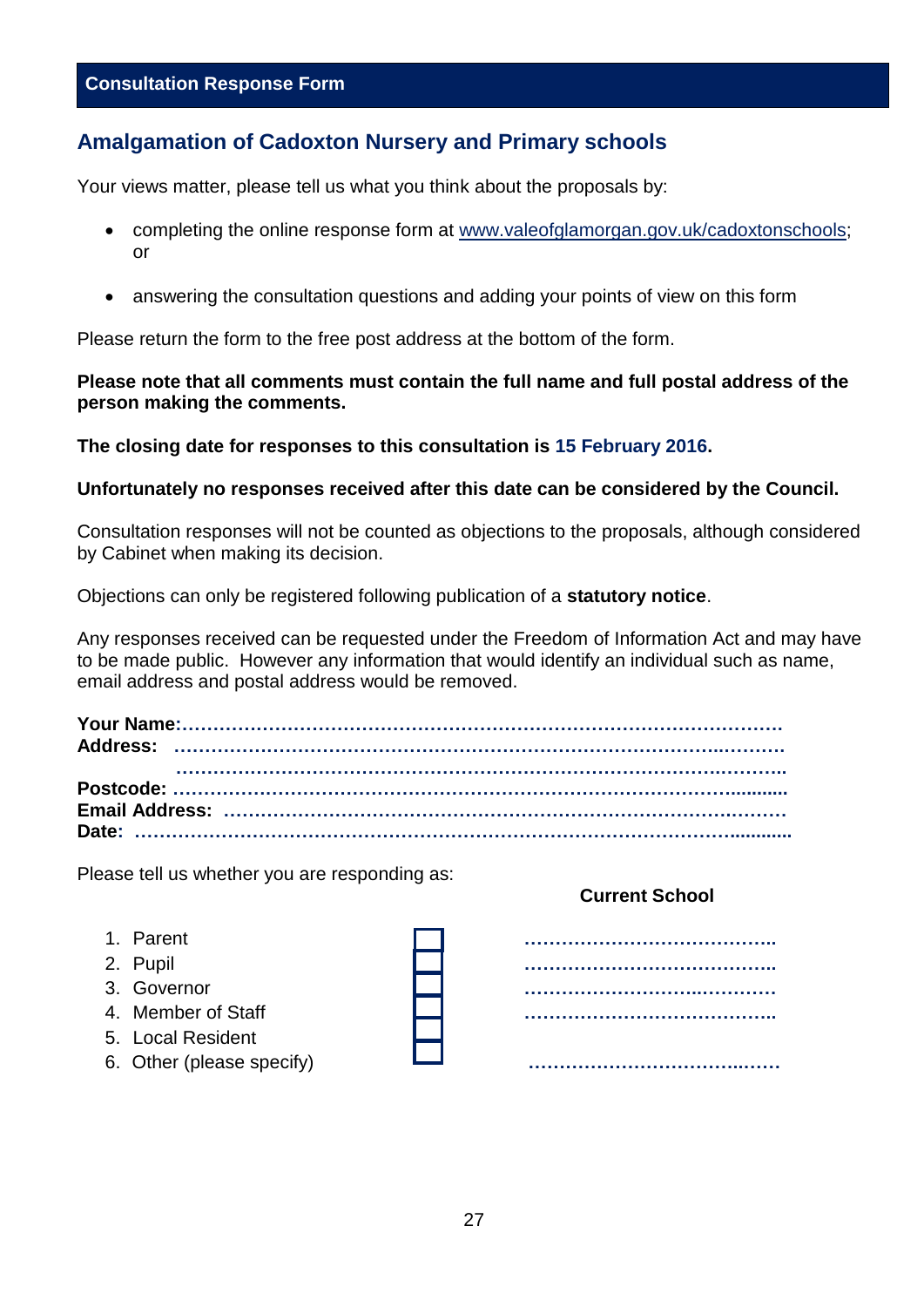#### **Amalgamation of Cadoxton Nursery and Primary Schools**

#### **Questions**

1. Do you support the proposal to amalgamate Cadoxton Nursery and Primary schools by closing Cadoxton Nursery School and by extending the age range of Cadoxton Primary School to a 3 to 11 years school from September 2016?

 $\mathsf{Yes} \ \Box$ 

If you support or do not support the proposal then please explain why.

2. If you would like to suggest any changes or alternatives to the proposals, please detail these below.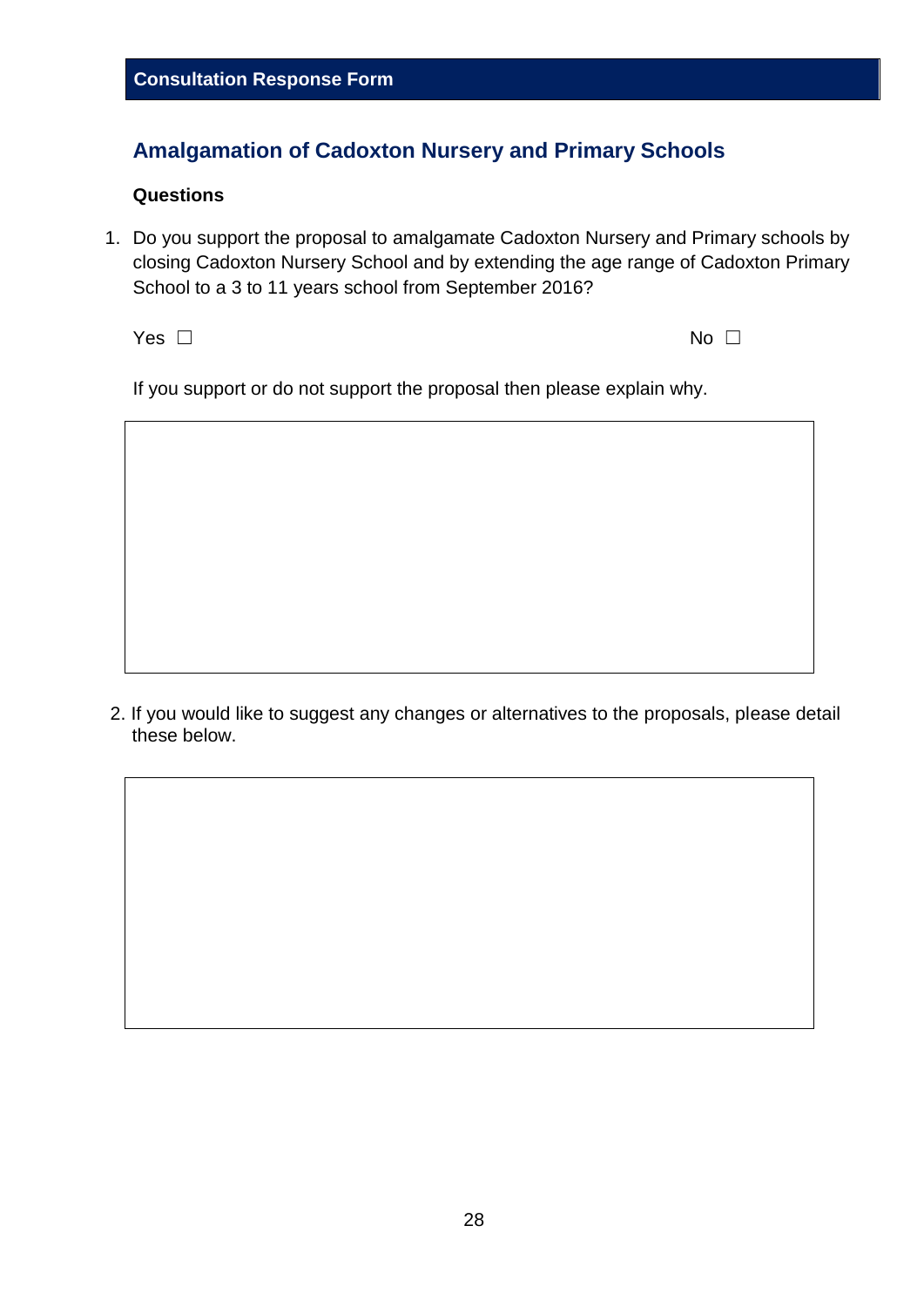Thank you for your comments

Please tick the box below if you wish to be notified of publication of the consultation report

Freepost RTGU-JGBH-YYJZ **Consultation** Corporate and Customer Services The Vale of Glamorgan Council Civic Offices Holton Road BARRY CF63 4RU

#### **Please return this form to the Vale of Glamorgan Council no later than Monday 15 February 2016**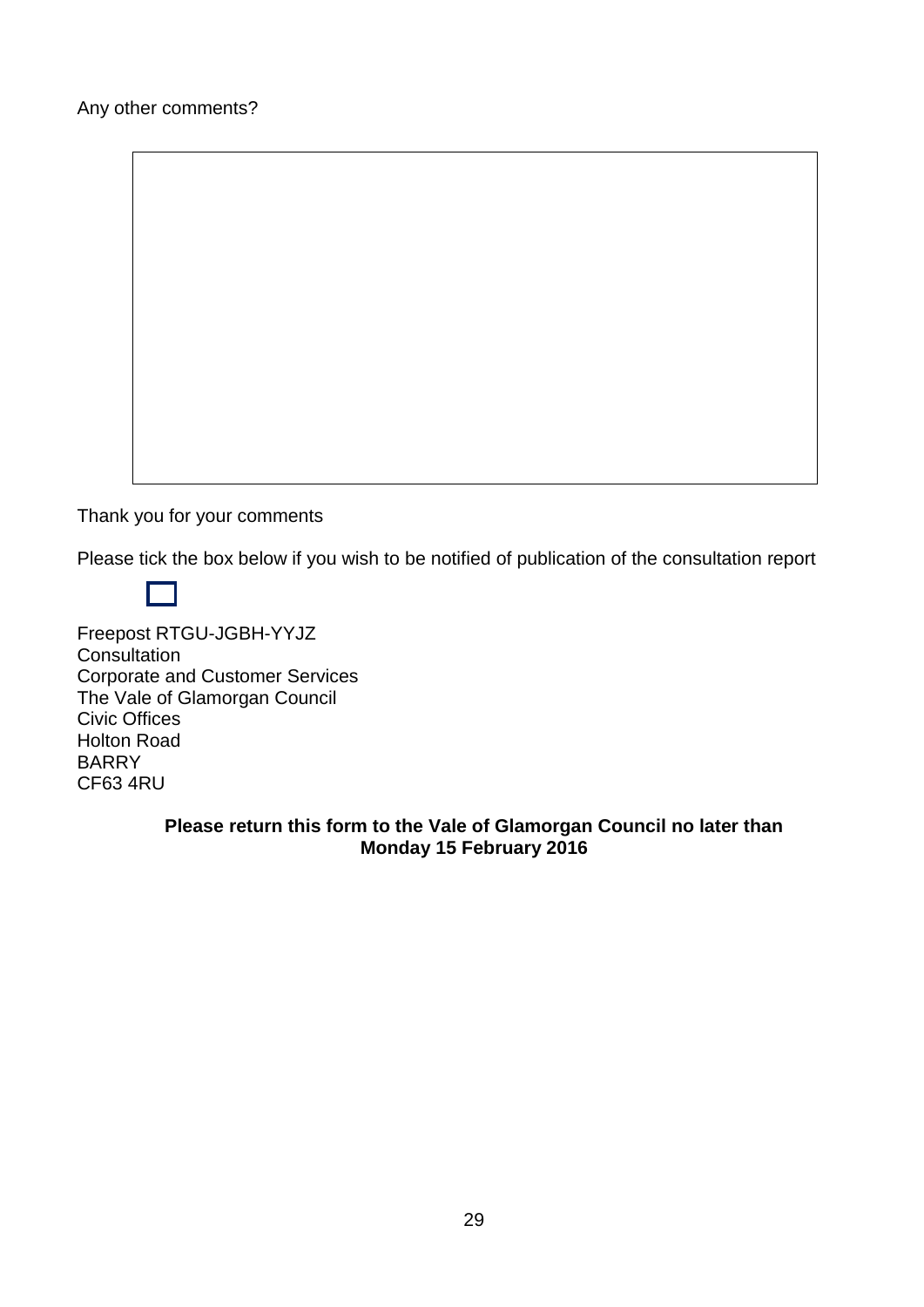### **Notes Pages**

#### **Notes on Consultation Document**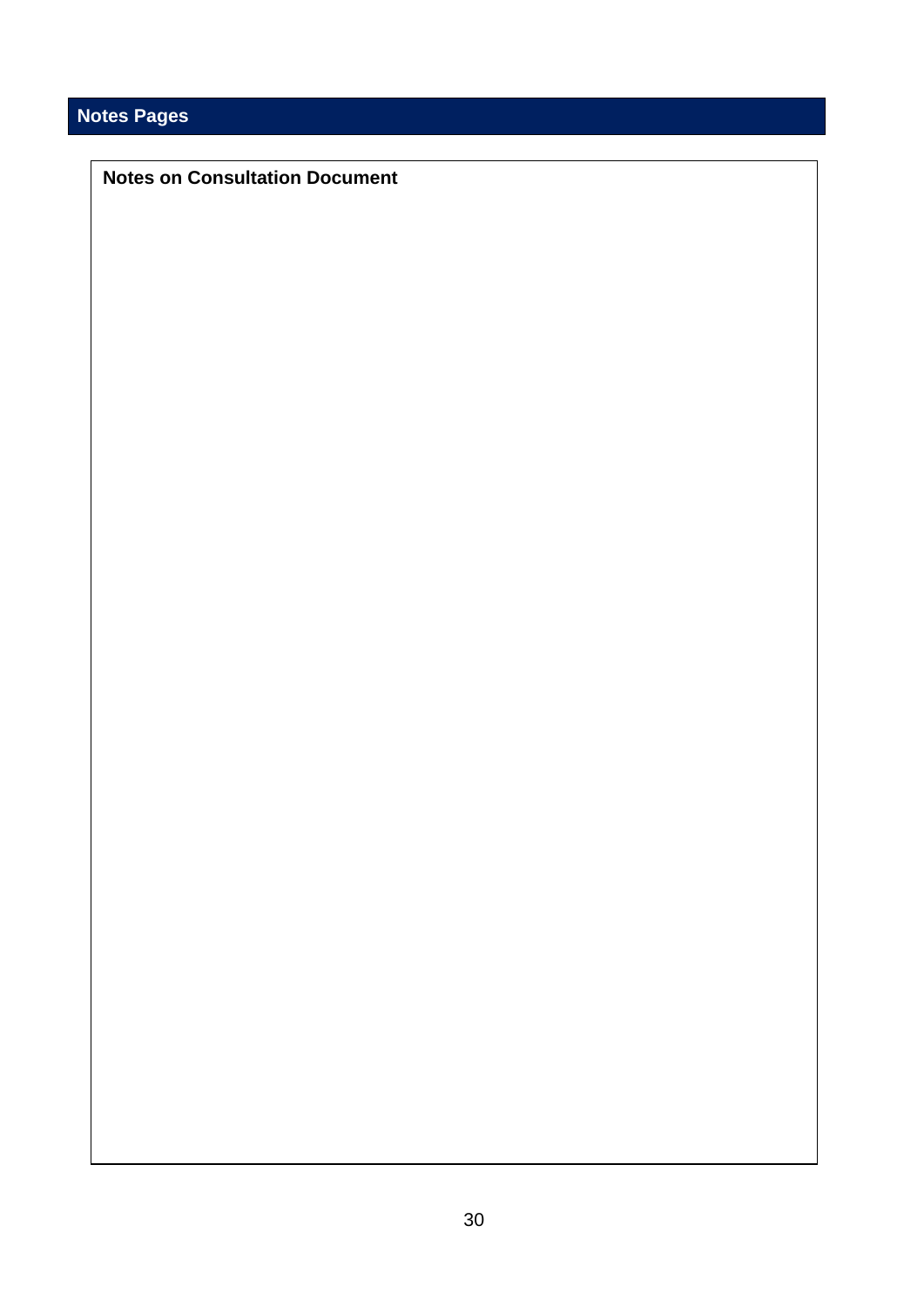## **Vale of Glamorgan Equality Monitoring Form**

| <b>Gender and Gender Identity</b>                                                                                                                                                       |                                                                                                |  |  |  |
|-----------------------------------------------------------------------------------------------------------------------------------------------------------------------------------------|------------------------------------------------------------------------------------------------|--|--|--|
| What is your gender?                                                                                                                                                                    | Female<br>ப                                                                                    |  |  |  |
| At birth were you described as?                                                                                                                                                         | Male<br>□<br>Female<br>□                                                                       |  |  |  |
|                                                                                                                                                                                         | Male<br>囗                                                                                      |  |  |  |
|                                                                                                                                                                                         | <b>Intersex</b><br>ப<br>Prefer not to say<br>П                                                 |  |  |  |
| <b>Disability</b>                                                                                                                                                                       |                                                                                                |  |  |  |
| Are your day-to-day activities limited<br>because of a physical or mental<br>health condition, illness or disability<br>which has lasted, or is expected to<br>last, 12 months or more? | Yes - limited a lot<br>Yes - limited a little<br><b>No</b><br>$\Box$<br>Prefer not to say<br>□ |  |  |  |
| Age                                                                                                                                                                                     |                                                                                                |  |  |  |
| What is your date of birth?:                                                                                                                                                            |                                                                                                |  |  |  |
| <b>National Identity</b>                                                                                                                                                                |                                                                                                |  |  |  |
| National Identity - how would you describe your national identity?                                                                                                                      |                                                                                                |  |  |  |
| Welsh<br>English<br>П<br>□                                                                                                                                                              | Northern Irish<br><b>British</b><br><b>Scottish</b><br>□<br>□                                  |  |  |  |
| Other (please specify)<br>ப                                                                                                                                                             | Prefer not to say<br>$\Box$                                                                    |  |  |  |
| <b>Ethnic Group</b>                                                                                                                                                                     |                                                                                                |  |  |  |
| Ethnicity - how would you describe your ethnic group?                                                                                                                                   |                                                                                                |  |  |  |
| <b>White</b>                                                                                                                                                                            |                                                                                                |  |  |  |
| □ Welsh/English/Scottish/Northern Irish/British                                                                                                                                         | $\Box$ Irish                                                                                   |  |  |  |
| Gypsy or Irish Traveller<br>$\Box$<br>ப                                                                                                                                                 | Any other white background (please specify):                                                   |  |  |  |
| <b>Mixed/multiple ethnic groups</b>                                                                                                                                                     |                                                                                                |  |  |  |
| □ White and Black Caribbean                                                                                                                                                             | $\Box$ White and Black African<br>White and Asian<br>□                                         |  |  |  |
| $\Box$ Any other mixed/multiple ethnic background (please specify):                                                                                                                     |                                                                                                |  |  |  |
| <b>Asian/Asian British</b>                                                                                                                                                              |                                                                                                |  |  |  |
| Indian<br>Pakistani<br>□                                                                                                                                                                | Bangladeshi<br>Chinese<br>$\Box$                                                               |  |  |  |
| Any other Asian background (please specify):                                                                                                                                            |                                                                                                |  |  |  |
| <b>Black/African/Caribbean/Black British</b>                                                                                                                                            |                                                                                                |  |  |  |
| African<br>□                                                                                                                                                                            | Caribbean<br>□                                                                                 |  |  |  |
| $\Box$ Any other Black/African/Caribbean background (please specify):                                                                                                                   |                                                                                                |  |  |  |
| <b>Other ethnic group</b>                                                                                                                                                               |                                                                                                |  |  |  |
| Arab                                                                                                                                                                                    |                                                                                                |  |  |  |
| $\Box$ Any other ethnic group (please specify):                                                                                                                                         |                                                                                                |  |  |  |
| Prefer not to say                                                                                                                                                                       |                                                                                                |  |  |  |